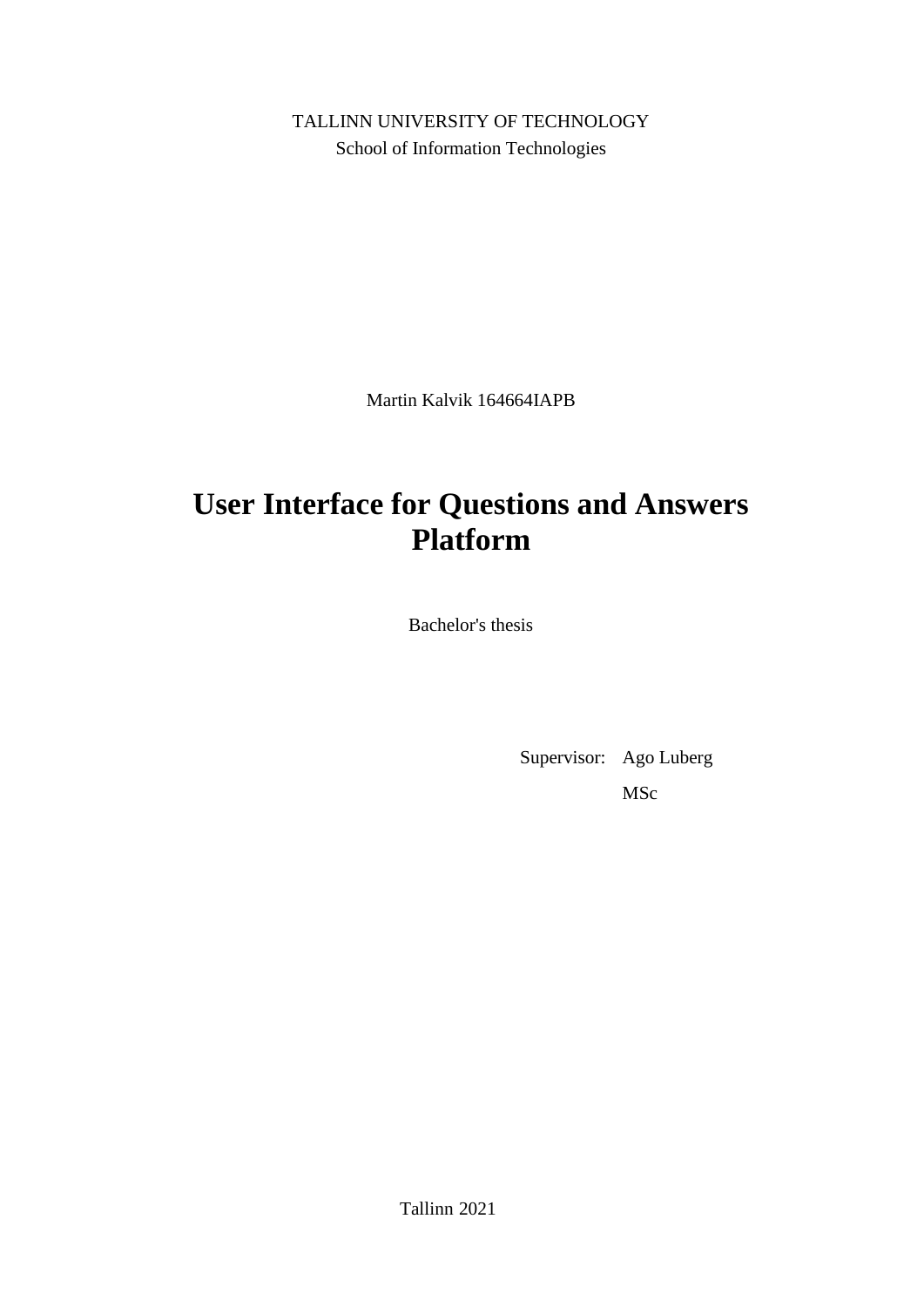TALLINNA TEHNIKAÜLIKOOL Infotehnoloogia teaduskond

Martin Kalvik 164664IAPB

# **Kasutajaliides küsimuste ja vastuste platvormile**

Bakalaureusetöö

Juhendaja: Ago Luberg MSc

Tallinn 2021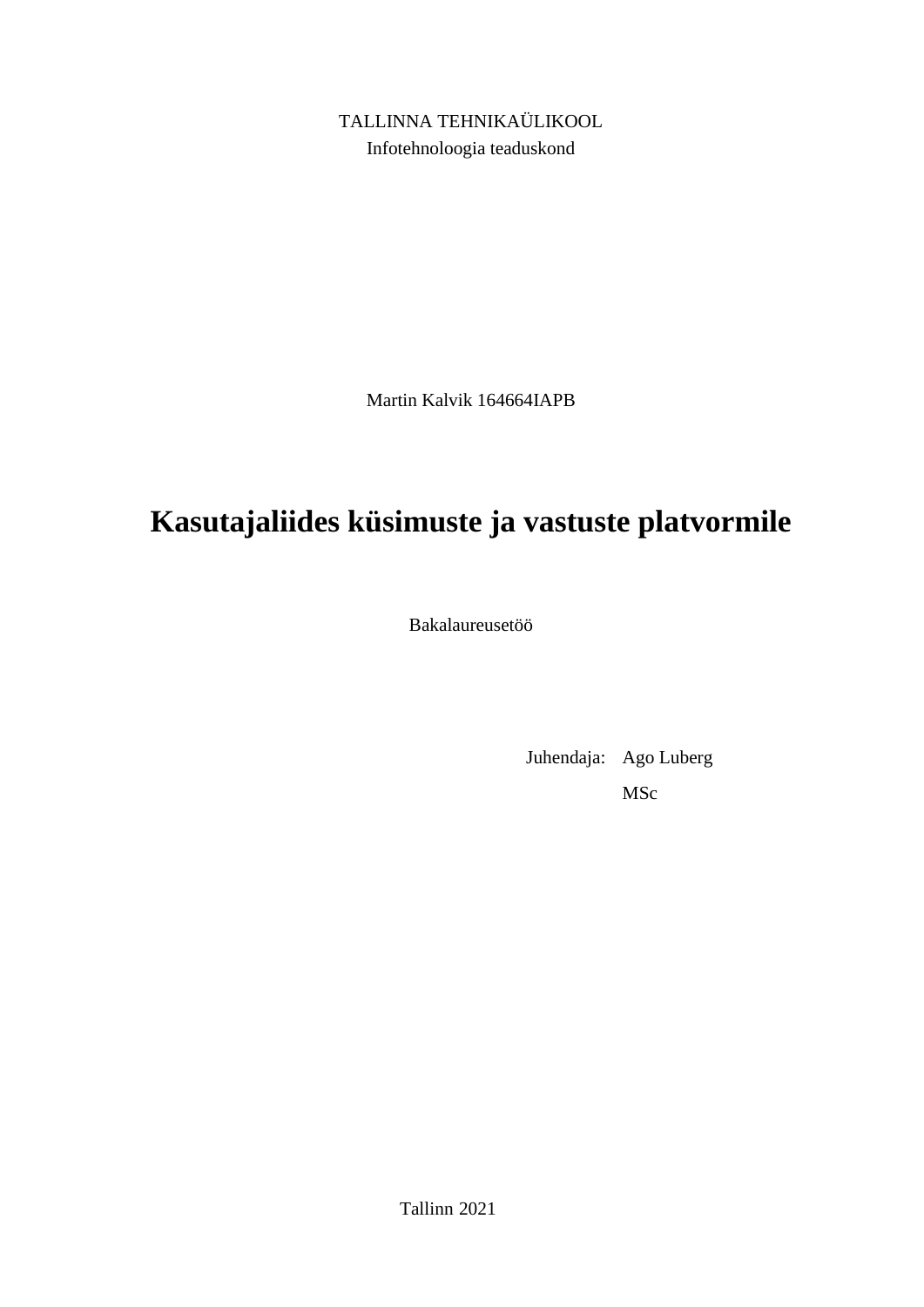## **Author's declaration of originality**

<span id="page-2-0"></span>I hereby certify that I am the sole author of this thesis. All the used materials, references to the literature and the work of others have been referred to. This thesis has not been presented for examination anywhere else.

Author: Martin Kalvik

24.05.2021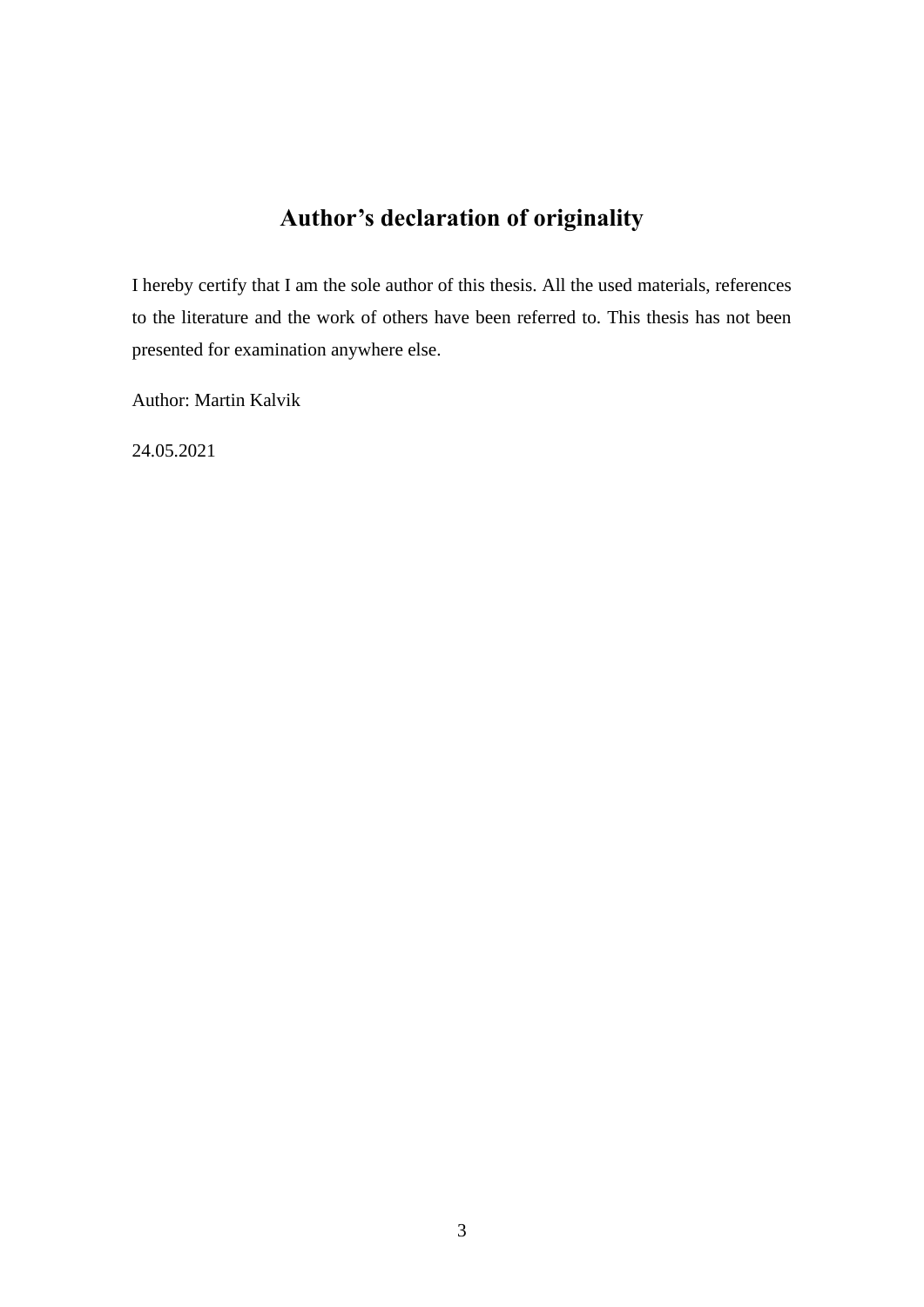### **Abstract**

<span id="page-3-0"></span>The aim of this thesis is to create a user interface for a knowledge sharing platform. The application is in the format of questions and answers, with users being able to find and ask new questions with other users being able to answer them. The questions can be categorised into shards to allow for better organisation of content.

In the analysis section, some research has been made into what makes a good user experience and which principles one should follow while developing a user interface. Before heading into development, a prototype of what the UI could look like is made. Technological choices made before and during the development are mentioned along with how some of those technologies were used during development.

The result of the thesis is a user interface which allows users to manage shards, ask and answer questions with the ability to leave comments.

This thesis is written in English and is 40 pages long, including 7 chapters and 18 figures.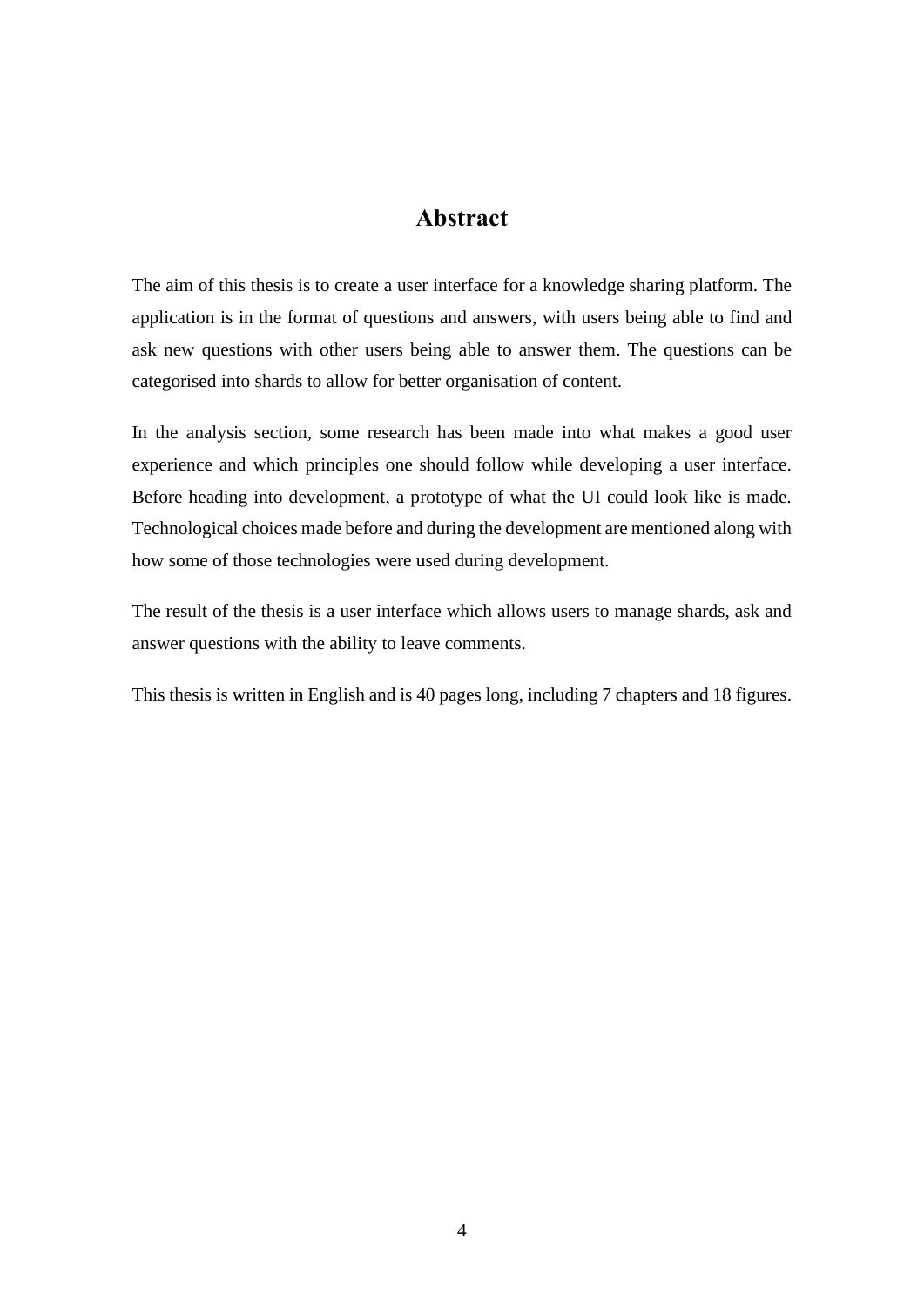### **Annotatsioon**

### <span id="page-4-0"></span>**Kasutajaliides küsimuste ja vastuste platvormile**

Antud lõputöö eesmärgiks on luua kasutajaliides teadmiste jagamise platvormi jaoks. Rakendus on küsimuste ja vastuste formaadis, kus kasutajatel on võimalus leida ja küsida uusi küsimusi, millele teistel kasutajatel on võimalik vastata. Küsimusi saab kategoriseerida, et võimaldada rakenduse sisu paremini organiseerida.

Analüüsi osas on uuritud kasutaja kogemuse ning heade tavade kohta, mida peaks järgima et luua kasutajale hea kasutajaliides. Enne arendusega alustamist valmistati prototüüp, et saada ettekujutus, milline võiks kasutajaliides välja näha. Mainitud on ka tehnoloogilised valikud, mis tehti enne arendust ning arenduse käigus ning kuidas neid tehnoloogiaid on kasutatud.

Lõputöö tulemuseks on kasutajaliides, mis võimaldab kasutajatel hallata sisu kategooriaid, küsida küsimusi, nendele vastata ning vajadusel ka kommenteerida.

Lõputöö on kirjutatud inglise keeles ning sisaldab teksti 40 leheküljel, 7 peatükki, 18 joonist.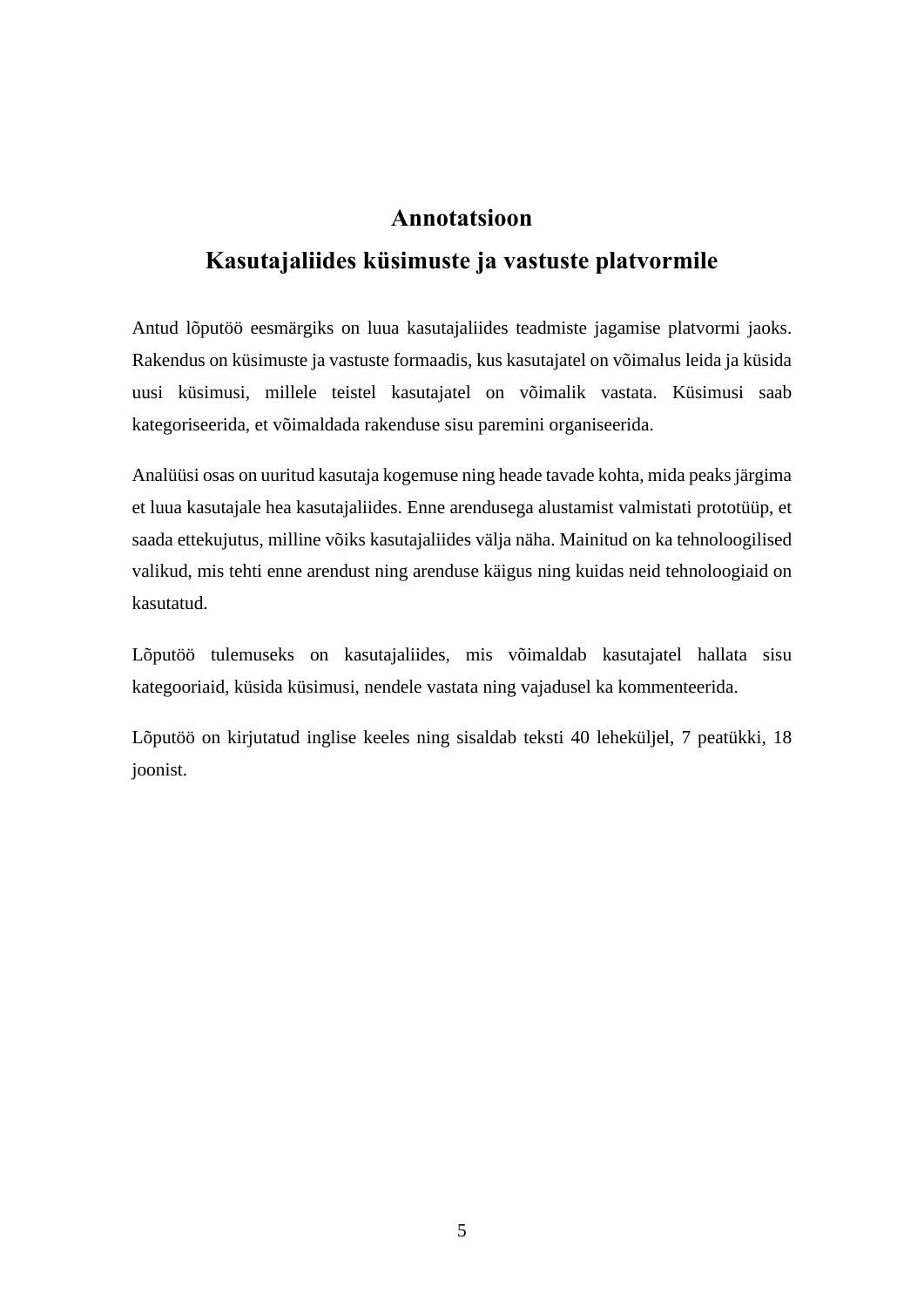## **List of abbreviations and terms**

<span id="page-5-0"></span>

| <b>DRY</b>  | Do not Repeat Yourself     |
|-------------|----------------------------|
| <b>GUI</b>  | Graphical User Interface   |
| <b>JSON</b> | JavaScript Object Notation |
| <b>MVP</b>  | Minimum Viable Product     |
| <b>NPM</b>  | Node Package Manager       |
| Shard       | Grouping of content        |
| UI          | User Interface             |
| URL         | Uniform Resource Locator   |
| UX          | User Experience            |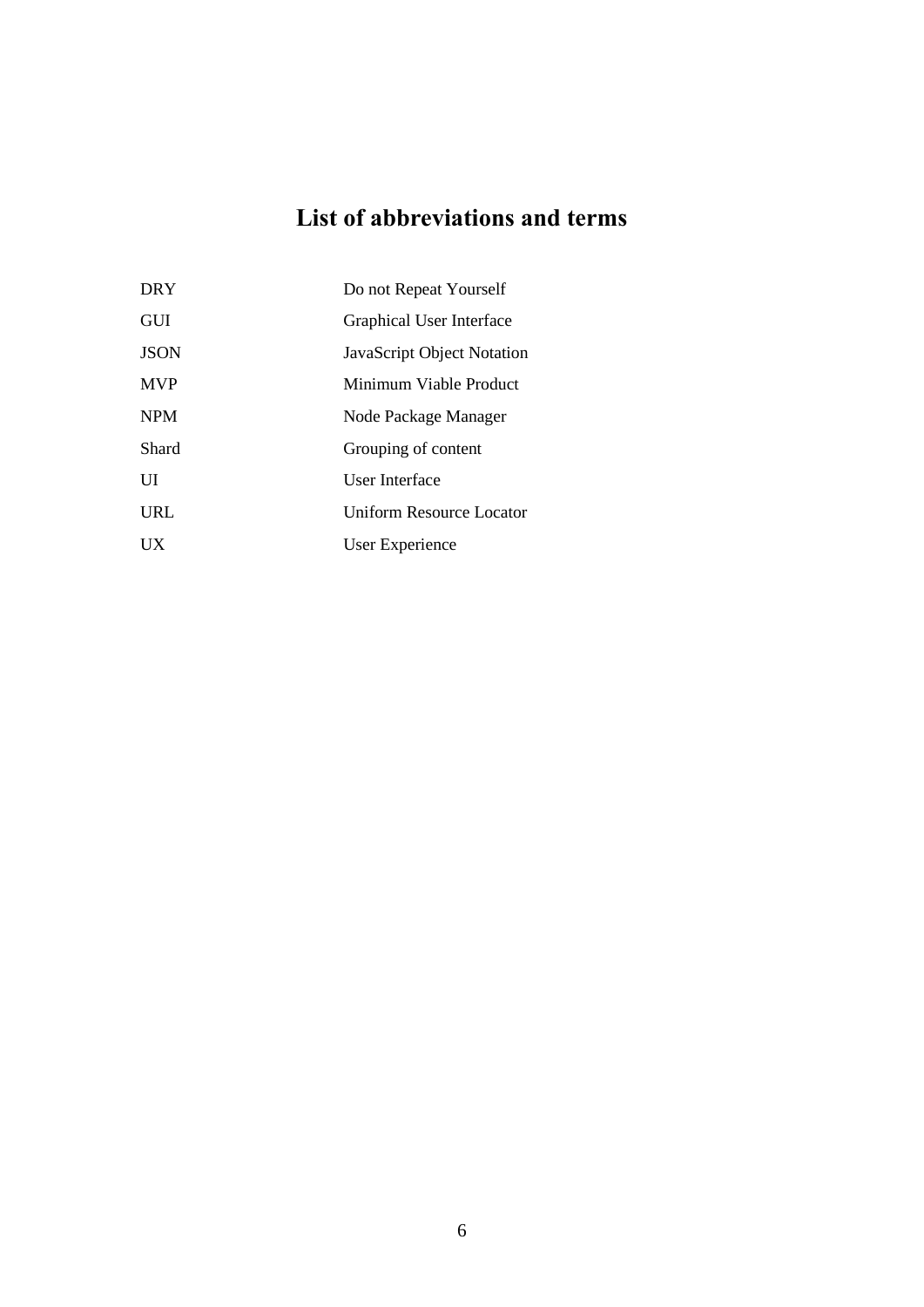## **Table of contents**

<span id="page-6-0"></span>

| 21 |
|----|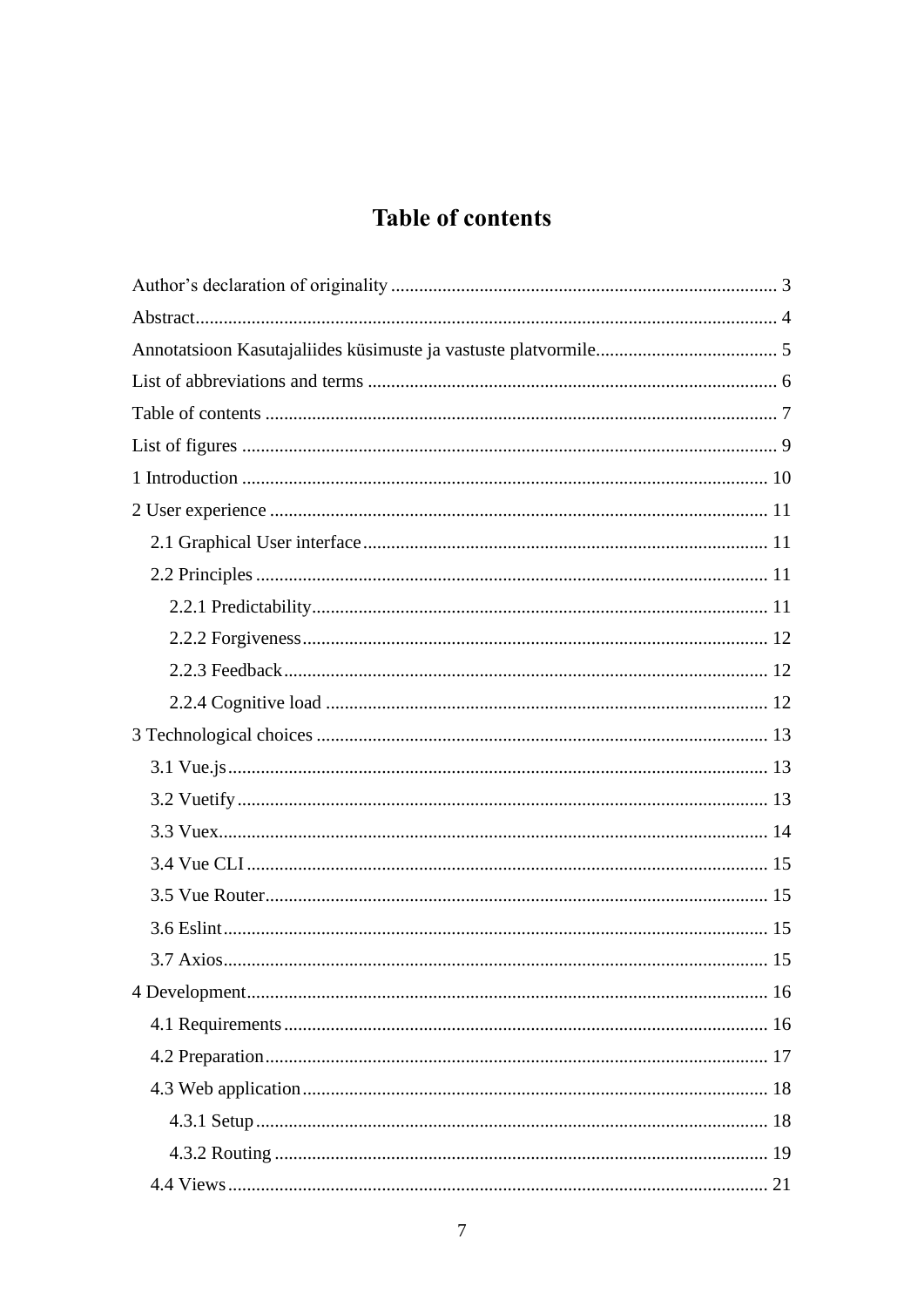| Appendix $1$ – Non-exclusive licence for reproduction and publication of a graduation |
|---------------------------------------------------------------------------------------|
|                                                                                       |
|                                                                                       |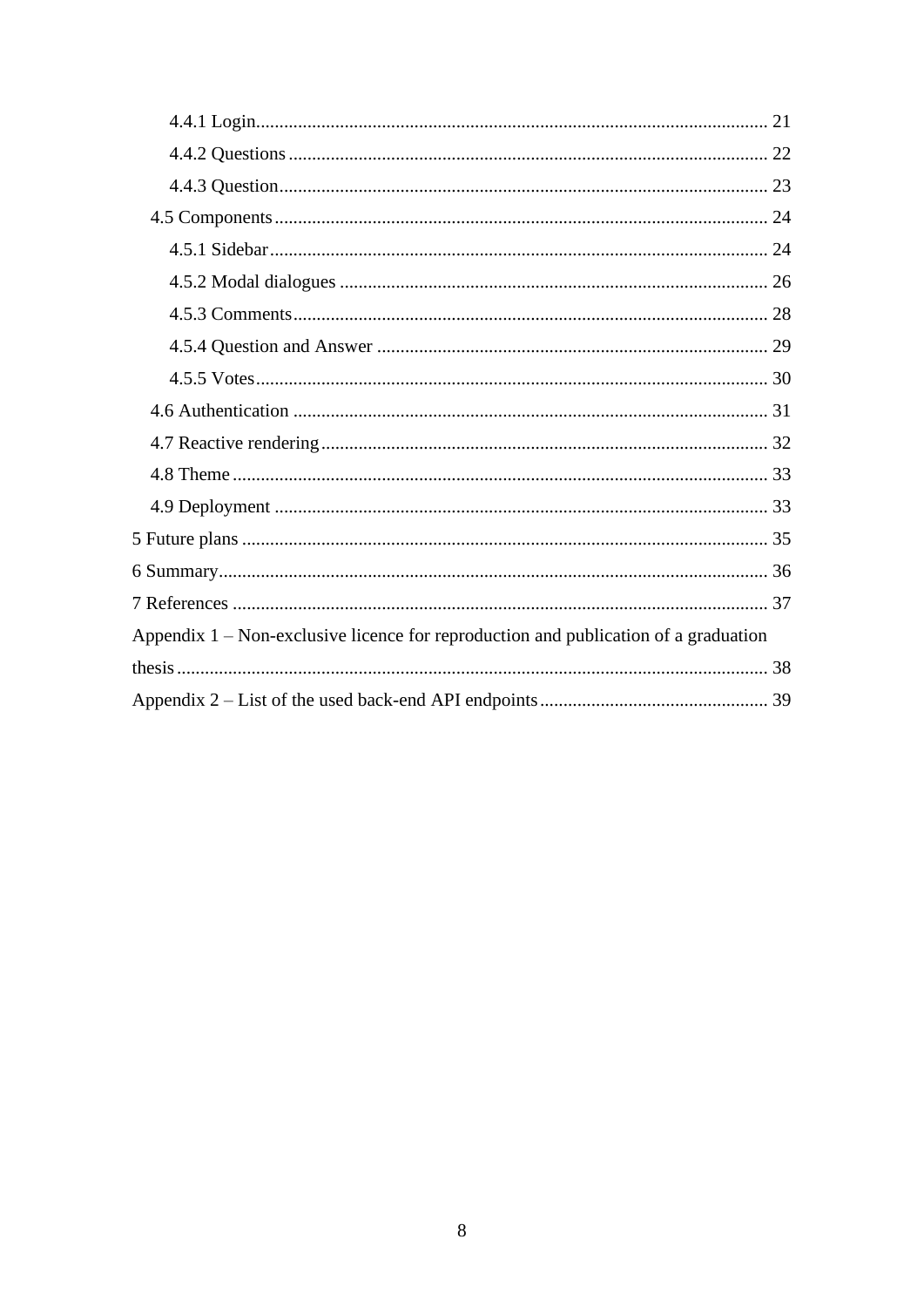# **List of figures**

<span id="page-8-0"></span>

| Figure 3. Figma view of the page containing questions based off the template 18         |  |
|-----------------------------------------------------------------------------------------|--|
|                                                                                         |  |
| Figure 5. The configuration of the nginx server located in /etc/nginx/nginx.conf in the |  |
|                                                                                         |  |
|                                                                                         |  |
|                                                                                         |  |
|                                                                                         |  |
| Figure 9. Vuex action to parse the API response to the correct format for treeview      |  |
|                                                                                         |  |
|                                                                                         |  |
|                                                                                         |  |
| Figure 12. A Vuex action that executes an axios get request to get the question data 28 |  |
| Figure 13. The card component of a posted answer with the new comment form active.      |  |
|                                                                                         |  |
| Figure 14. Object returned by making a POST request upon voting.  30                    |  |
| Figure 15. Method that runs when clicking the downvote button in the Voting             |  |
|                                                                                         |  |
| Figure 16. The subscriber function that listens for SET_TOKEN mutation calls 32         |  |
| Figure 17. Middleware function that redirects the user if not authenticated 32          |  |
|                                                                                         |  |
|                                                                                         |  |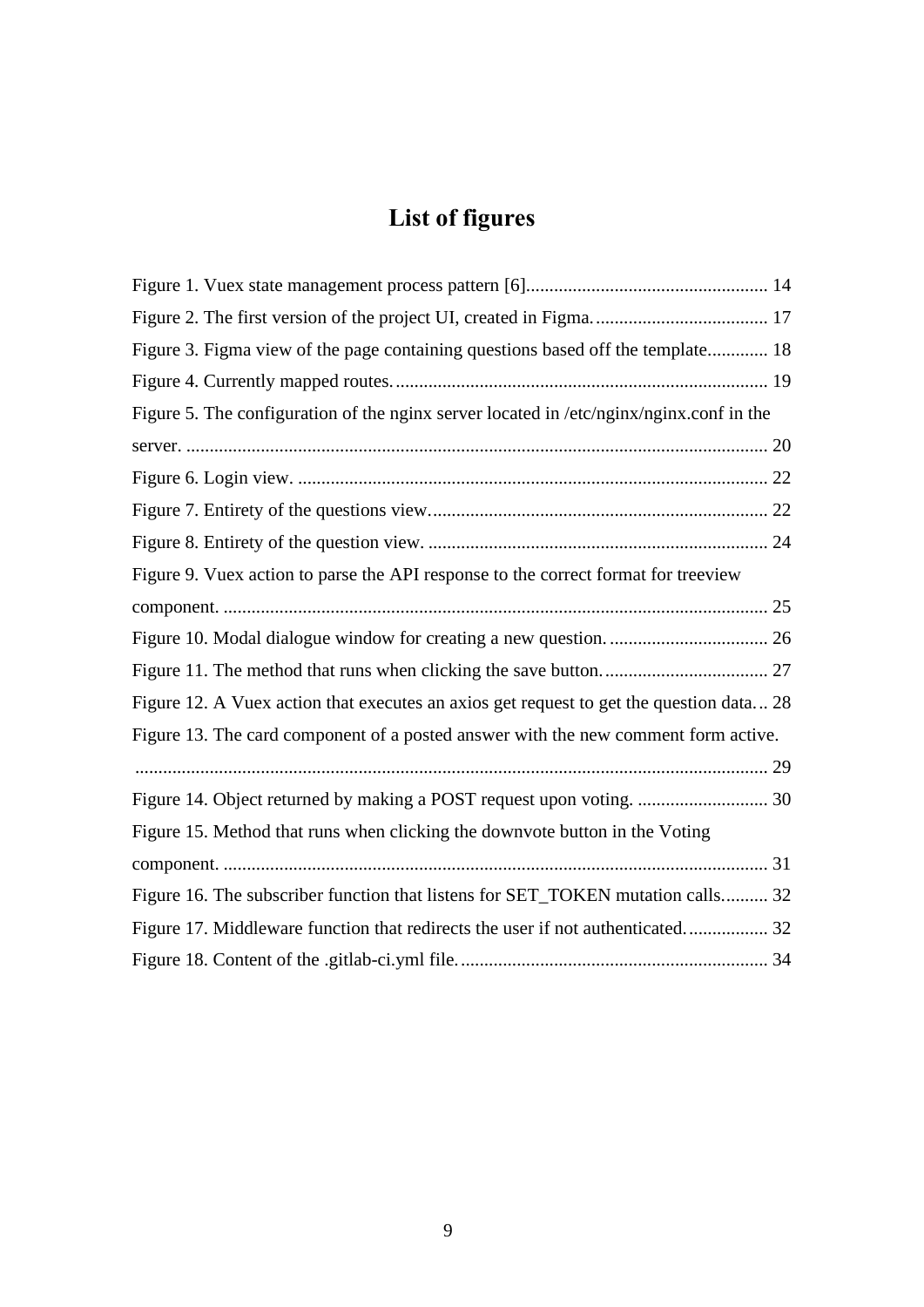### <span id="page-9-0"></span>**1 Introduction**

One of the cornerstones to success in a collaborative effort is for the individuals involved to share their knowledge and experiences with each other or look for answers from someone better equipped to answer them. This could of course be done by posing said questions to people directly, however that would not make the organisation's best problem-solving experiences reusable.

One solution to that would be to implement a knowledge sharing platform so that asking questions would be as simple as possible and already existing information would be easily available. This would lead to better and faster decision making when facing a particular problem, more efficient training of personnel and spreading information widely across an organisation.

The aim of this thesis is to create a user interface for such a platform, where questions can be asked, grouped and accessed by people in an organisational environment while trying to provide a good user experience.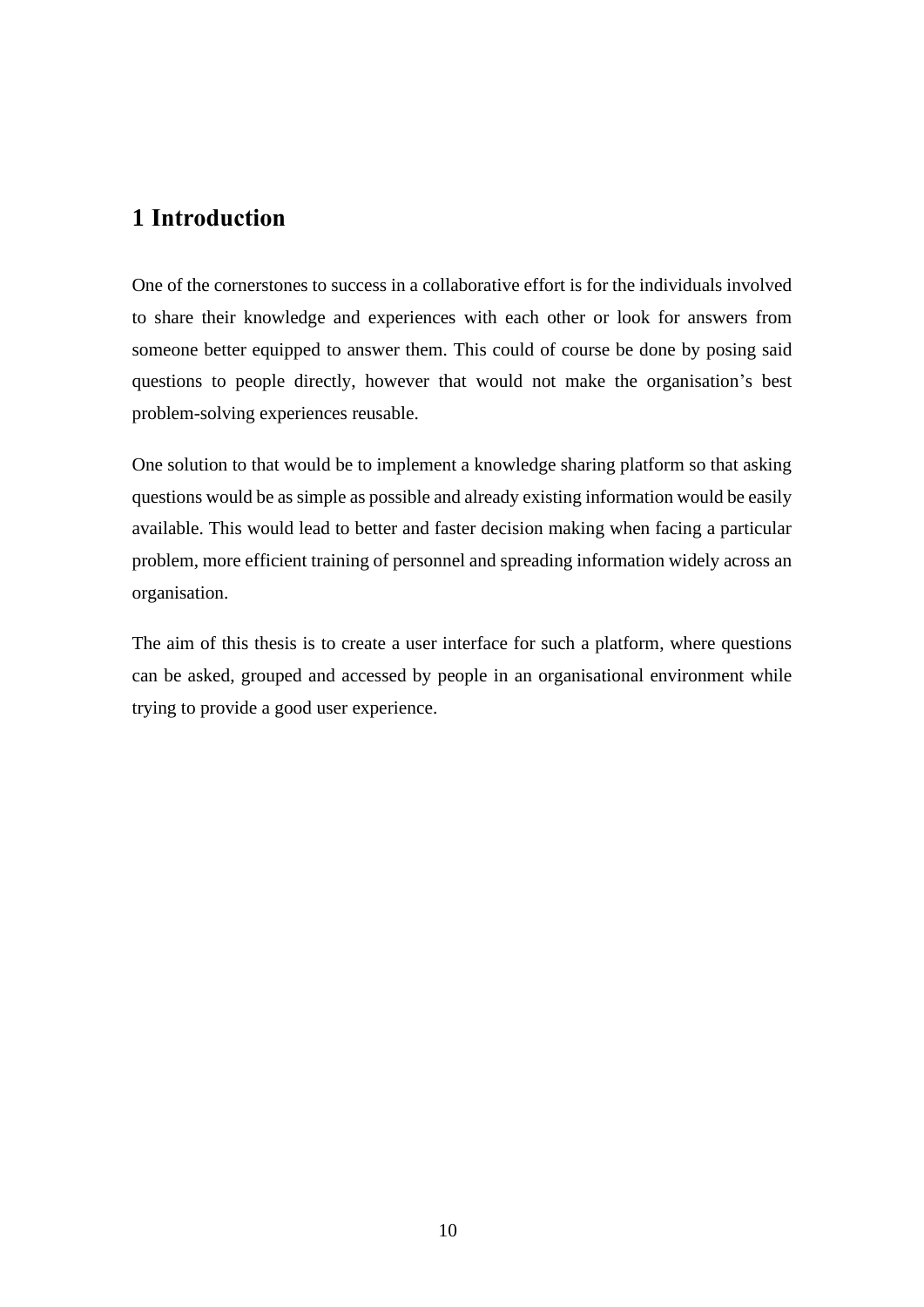### <span id="page-10-0"></span>**2 User experience**

User Experience refers to the feeling the user has while browsing through an application, product or webpage, considering how easy the application is to navigate, whether the content displayed is relevant to the user and how effortless the product is to use overall. [1]

Designing a UX primarily focuses on one thing: the user. Meaning that a good UX tries to make the journey through an application as smooth as possible and the user feel like they are accomplishing their tasks efficiently. This is accomplished by doing research into the needs of the target audience of a product, creating a design strategy after those needs are understood and then creating prototypes to convey their ideas to the people that are responsible for executing said ideas [2].

### <span id="page-10-1"></span>**2.1 Graphical User interface**

The GUI is the graphical layer of an application. It consists of all the things the user can see, for example buttons, navigation bars, text fields and all the other things that are visible when visiting a site [2]. While UX design takes care of how the user should move through an application, the UI design is responsible for making those components that the user interacts with and to make them feel reliable and appealing for the eye.

### <span id="page-10-2"></span>**2.2 Principles**

Regardless how an applications UI may look like, it should still follow some basic principles of a well-designed UI.

#### <span id="page-10-3"></span>**2.2.1 Predictability**

A good UI should allow users to draw from their past experiences from interacting with different websites, thus making it easy to predict what a certain button or action does. It also helps the user reach their goals on the webpage quicker.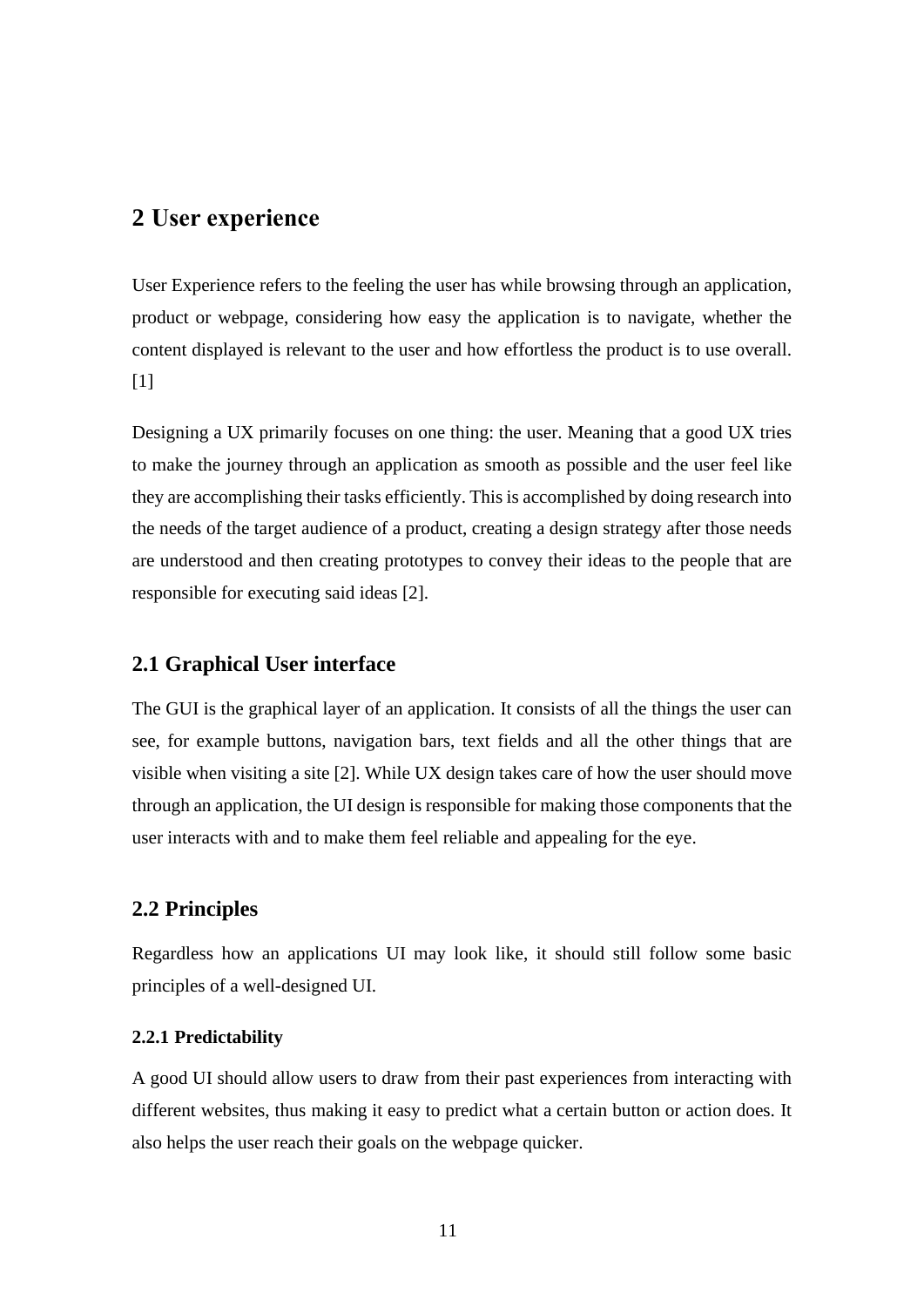A good way to implement this is to give visual ques for every action, whether it be in a short text form explaining what a certain action will do or using familiar icons that are generally used across multiple platforms. In addition, the UI should be consistent in how certain components are used so that the user can get used to them and with repeated usage will already know the outcome of certain operations [3].

#### <span id="page-11-0"></span>**2.2.2 Forgiveness**

The user should never be afraid to explore the possibilities of a website. This can be achieved by making every possible user action reversible, instilling a sense of safety in users that whatever their next move might be, they will always be able to return to the point they started from [3].

#### <span id="page-11-1"></span>**2.2.3 Feedback**

Providing feedback to the user about every action also gives a sense of reliability of the product. Whether it is something simple like the cursor changing to a pointer when an element on a page is clickable or something a little bit more complicated like showing a loading bar with the time remaining to indicate that the system has not gotten stuck.

The same principle applies when the user does manage to find themselves doing something that is not intended or allowed by the system. Its then important to let the user know what went wrong or what is the correct way to do achieve their goal. For example, the system should indicate to the user that their input is invalid in a way that at the same time tells them what the correct format would be [3].

#### <span id="page-11-2"></span>**2.2.4 Cognitive load**

The information relayed to the user should be relevant to accomplishing their task. Often an average user, overwhelmed by irrelevant data, would rather turn away from the application instead of staying and trying to work their way around the unnecessary clutter.

A way to counter that would be to keep in mind the principles of content organisation. Separating similar content from each other into easily processable chunks, numbering items and using headings and prompt text when needed just to name a few [3].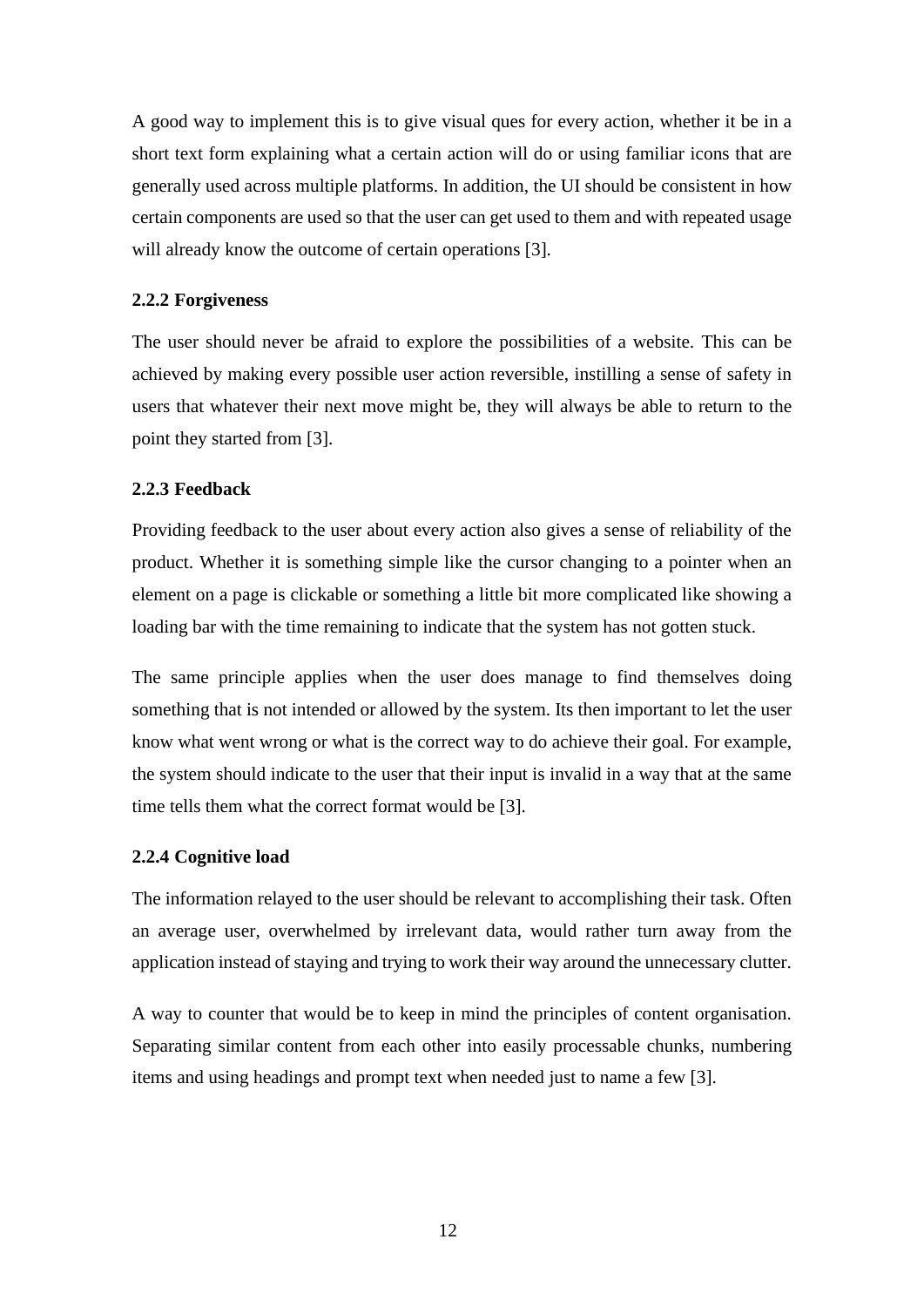### <span id="page-12-0"></span>**3 Technological choices**

This section gives an overview of the technological choices made before and during the development process.

### <span id="page-12-1"></span>**3.1 Vue.js**

The choice of which JavaScript framework to use was primarily between either Vue.js, React.js or Angular.js. While react is still by far the most popular framework used in front-end development and all three offering very similar features, the decision ultimately landed on Vue [4].

The choice for Vue.js was made due to it being a lightweight open-source framework suitable for smaller projects, simpler learning curve, steadily growing popularity and the easier to understand syntax [5].

### <span id="page-12-2"></span>**3.2 Vuetify**

In order to make development easier it is generally a good idea to use a UI component library that provides some pre-built components that are easy to modify to the specific requirements of a project.

There are plenty of options to choose from and ultimately the choice comes down to personal preference. However initially only BootstrapVue and Vuetify were considered. The reason being that the author has had a little bit of experience with Bootstrap before but Vuetify having the built-in material design.

The decision was made in favour of Vuetify due its design and the similarity of the syntax to Vue. The documentation for Vuetify components API is also extensive with examples of each available component provided, with some variations based on the properties available to the component.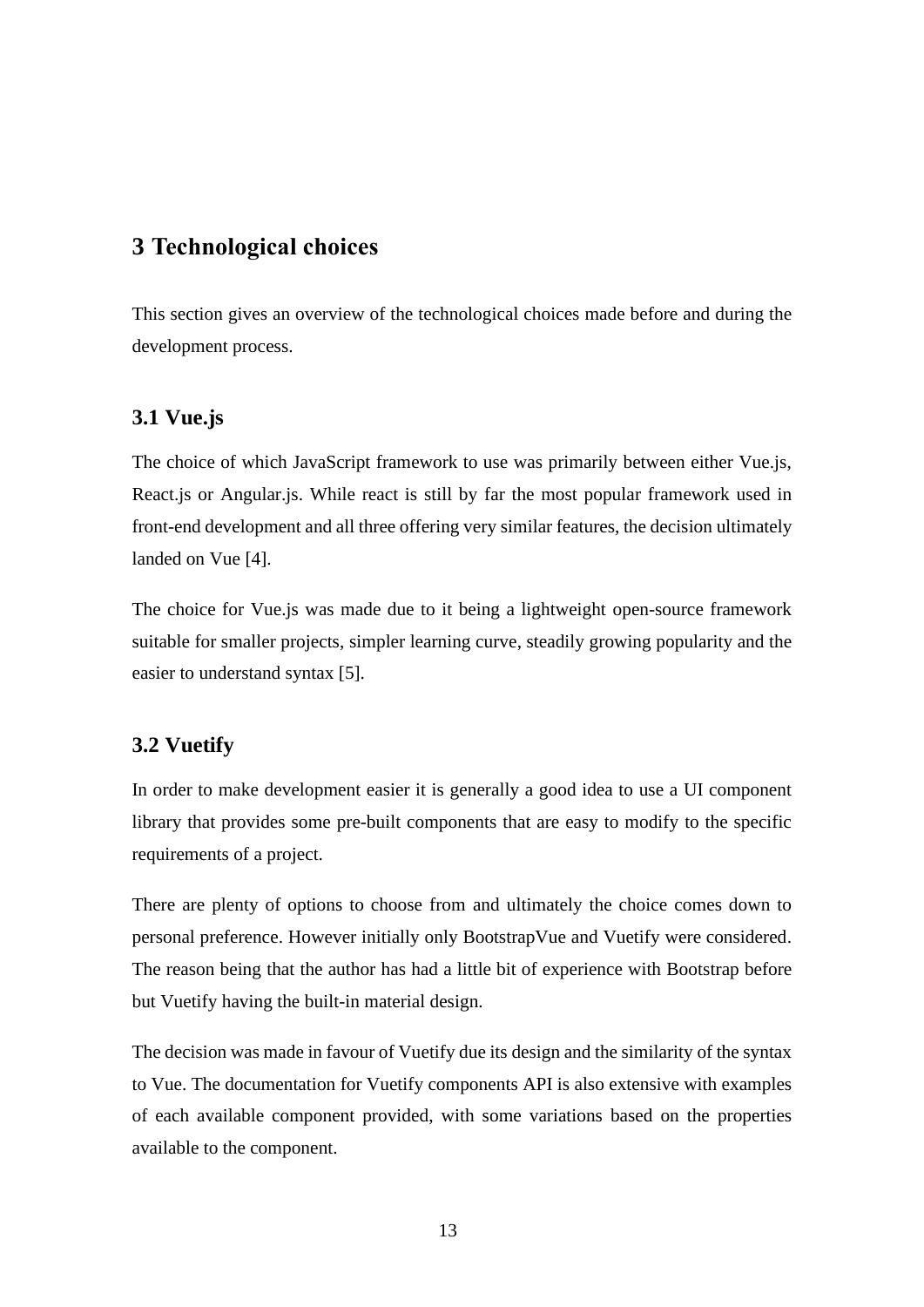### <span id="page-13-0"></span>**3.3 Vuex**

Vuex is a state management pattern and library for Vue.js applications. It is used to manage states across all the components used in an application with which can only be mutated in a predictable fashion [6].

Initially the need for Vuex came up in order to improve the user authentication process, however it was later discovered that it could also help with the reactive rendering of components.



Figure 1. Vuex state management process pattern [6].

<span id="page-13-1"></span>As described in Figure 1, the Vue component dispatches a Vuex action, for example a request to the back-end API. The response from the request is then committed to a mutation which essentially makes a change to a state. That state can then be referenced by multiple components across the project, which allows reactive rendering.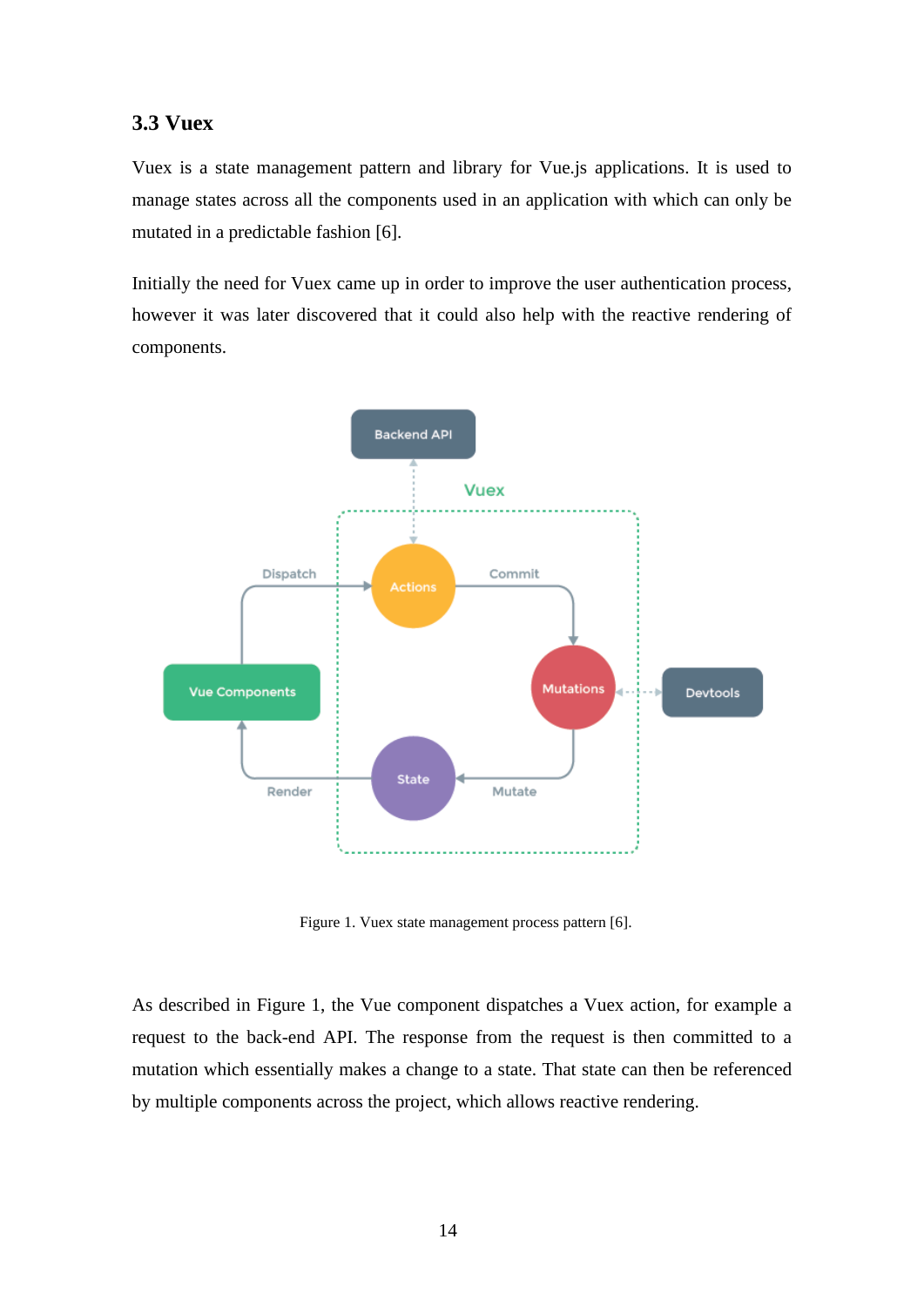### <span id="page-14-0"></span>**3.4 Vue CLI**

Vue CLI is a standard tooling system for Vue projects. It ensures that the build tools that make up a Vue project run together smoothly so that it would reduce the time it takes to setup a project configuration manually [7].

The choice to use Vue CLI was made due to it being a standard when creating a new project and the fact that it builds a new project structure automatically with the necessary files. It also enables the use of the *vue serve* in the command line which allows to see the GUI on the localhost domain.

### <span id="page-14-1"></span>**3.5 Vue Router**

Vue router is the official router for Vue.js [8]. It simplifies the routing between different Vue components by mapping them to routes and letting the router know at what point it needs to render the components. The choice for the router was also made due to it being a standard practise for making routing more scalable and understandable.

### <span id="page-14-2"></span>**3.6 Eslint**

ESLint is used for detecting problems in the JavaScript code. This helps the developer to keep the style of the code consistent throughout the project. It can also be set up with custom rules if needed. The choice to use ESLint was made to detect errors and to keep the look of the code constant and it is something that is Vue CLI offers by default when creating a new project.

### <span id="page-14-3"></span>**3.7 Axios**

Axios is an HTTP client that provides a single API that allows making XMLHttpRequests from the browser to the server. The differences between Axios and the Fetch API are very minute and everything that is already built-in in Axios can be reproduced with fetch with a few additional steps.

The decision to use Axios was up to the authors subjective opinion on which was more understandable and it already having a set of features out of the box.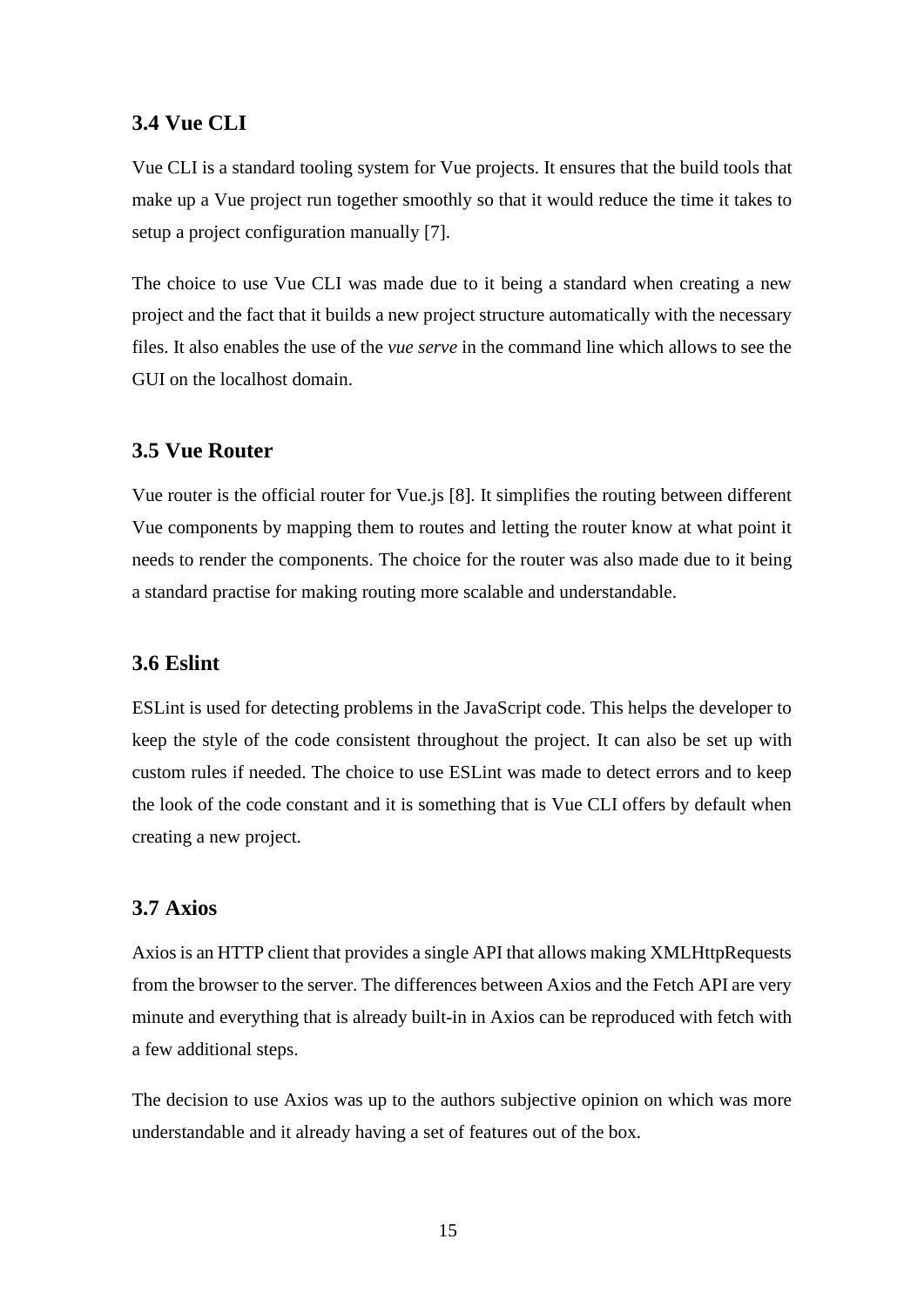### <span id="page-15-0"></span>**4 Development**

This chapter goes over the development process. The back-end side requirements of the application, the preparation process prior to starting development and then the development itself.

### <span id="page-15-1"></span>**4.1 Requirements**

The requirements that the server-side application provided have not all been implemented in this project. However, the requirements in the following list are the ones that have been applied to make an MVP prototype.

- User can log in
- User can log out
- User is logged out if token is invalid
- Create, edit and delete a shard that groups questions
- Create a new question
- Add an answer to a question
- Add a comment to either a question, answer, or an existing comment
- Vote on either a question, answer or a comment.
- Add or remove an accepted answer for a question. Only one can be added per question
- Follow a piece of content to get notifications when updates are made. At the time of writing this document, the notifications feature is not yet implemented.
- User can search for questions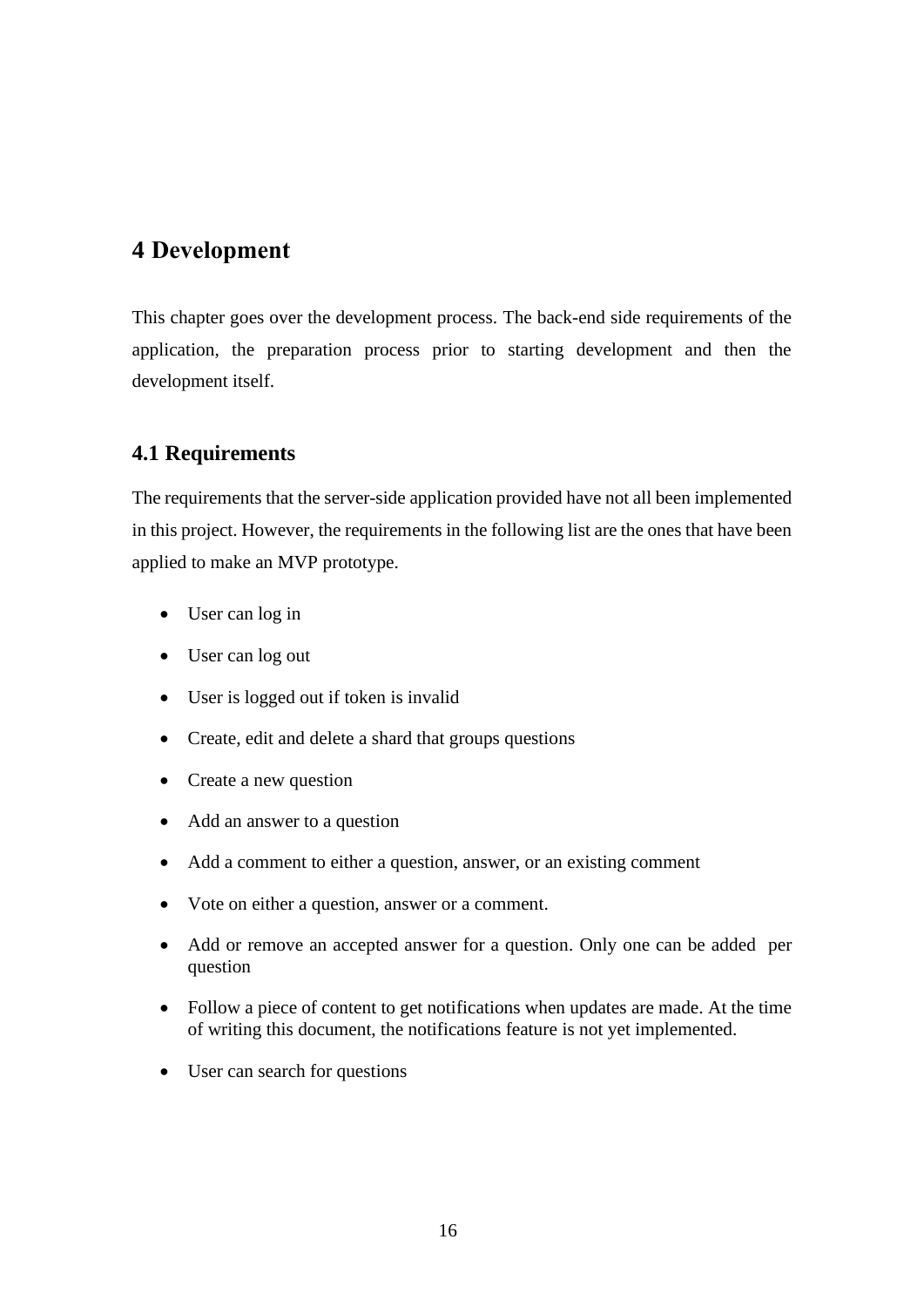### <span id="page-16-0"></span>**4.2 Preparation**

In order to prepare for development, a mock-up UI solution was made using a website called Figma. The application was made for creating a design in a real-time collaborative environment.

The first draft of the prototype displayed in Figure 2 was quickly scrapped, since it looked clunky from the start and did not make use of some of the features that the website offers.

| <b>B</b> Keibify                                                                                       | Pinned                 | $\alpha$ | ඹ |
|--------------------------------------------------------------------------------------------------------|------------------------|----------|---|
| /shard#1/shard#2                                                                                       |                        |          |   |
| Mõõdukalt pikk shardi pealkiri, et näha mis suurusega font tunduks kõige normaalsem?                   |                        |          |   |
|                                                                                                        |                        |          |   |
|                                                                                                        |                        |          |   |
| Author: Viljandi Juku                                                                                  | Created at: 04.03.2021 |          |   |
| Väike pealkiri                                                                                         |                        |          |   |
|                                                                                                        |                        |          |   |
|                                                                                                        |                        |          |   |
| Author: Viljandi Juku                                                                                  | Created at: 04.03.2021 |          |   |
| Mõõdukalt pikk shardi pealkiri, et näha mis suurusega font tunduks kõige normaalsem? Isegi veidi pikem |                        |          |   |
| et demoda ka teist rida                                                                                |                        |          |   |
|                                                                                                        |                        |          |   |
|                                                                                                        |                        |          |   |
| Author: Viljandi Juku                                                                                  | Created at: 04.03.2021 |          |   |
|                                                                                                        |                        |          |   |
|                                                                                                        |                        |          |   |
|                                                                                                        |                        |          |   |
|                                                                                                        |                        |          |   |
|                                                                                                        |                        |          |   |
|                                                                                                        |                        |          |   |
|                                                                                                        |                        |          |   |
|                                                                                                        |                        |          |   |
|                                                                                                        |                        |          |   |
|                                                                                                        |                        |          |   |

Figure 2. The first version of the project UI, created in Figma.

<span id="page-16-1"></span>The initial mock-up was rushed and did not consider any of the principles of UX design mention in section 2.

Also, rather than creating a design from the ground up, a template was found among the various free resources that designers have made using Figma [9]. The template gave a rough idea of how the UI could look, and it was then modified to make a prototype which is displayed on Figure 3, that would fit the requirements of the project.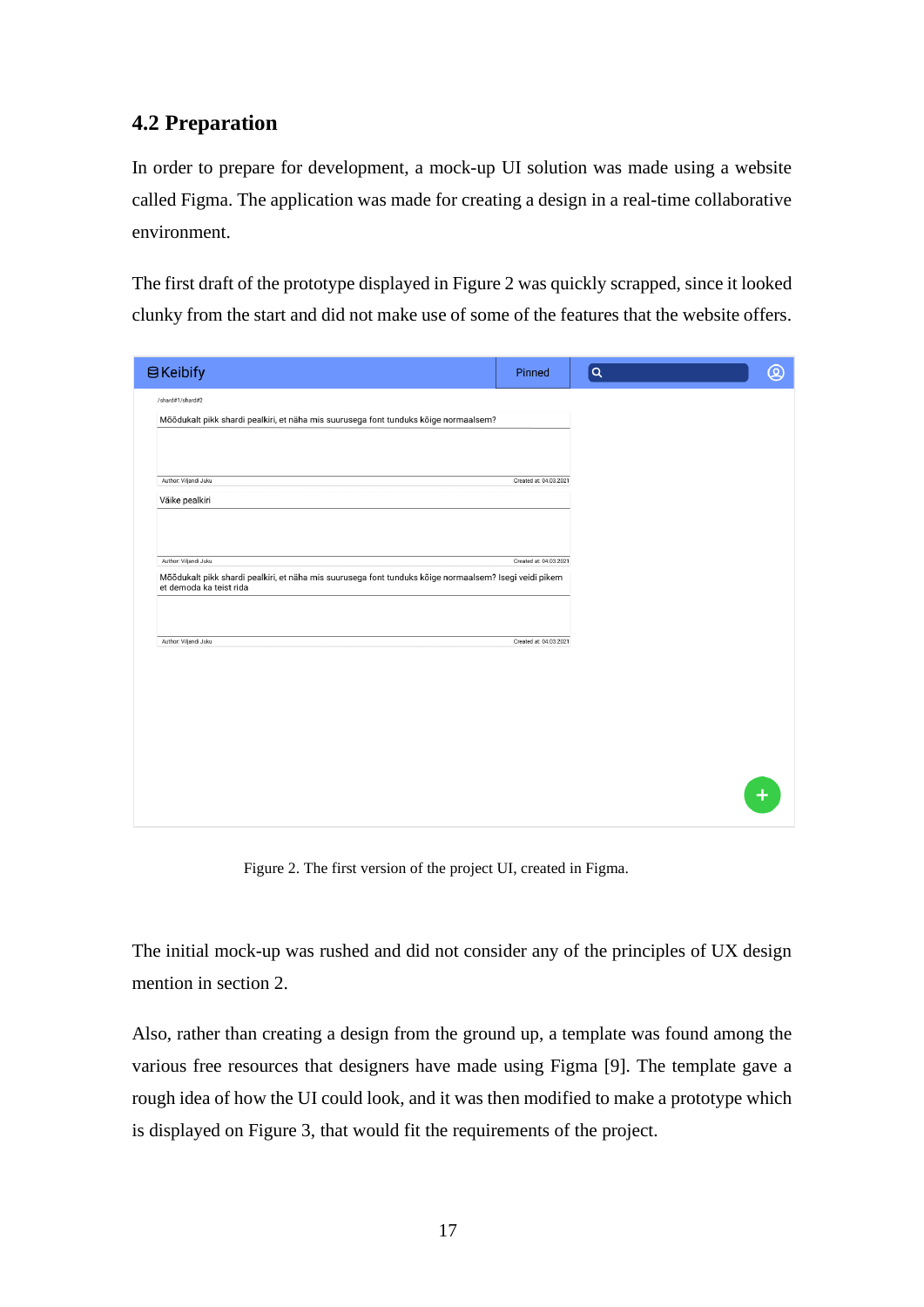| Keibify                                          | Questions                                                                              |                                                                                                                                                                                | $\circ$<br>Ľ           | Kellegi Nimi            |
|--------------------------------------------------|----------------------------------------------------------------------------------------|--------------------------------------------------------------------------------------------------------------------------------------------------------------------------------|------------------------|-------------------------|
| Overview<br>$\oplus$<br>Shards<br>$\blacksquare$ | All questions<br><b>Question Title</b><br>Votes                                        | Anwer body                                                                                                                                                                     | <b>IF</b> Sort<br>Date | $T$ Filter              |
| Followed<br>424<br>Groups                        | 10<br><b>Question Title?</b><br>votes<br>15<br>answers<br>Tom Cruise Updated 1 day ago | This is what details the user has provided<br>for his or her questions, this can perhaps<br>shown here with it fading to white when<br>the description gets too large. OR just | 11.03.2021<br>17:00    | š                       |
| Notifications<br>$\bullet$<br>凬<br>Articles      | 10<br><b>Question Title?</b><br>votes<br>15<br>answers<br>Tom Cruise Updated 1 day ago | This is what details the user has provided<br>for his or her questions, this can perhaps<br>shown here with it fading to white when<br>the description gets too large. OR just | 11.03.2021<br>17:00    |                         |
| Settings<br>森                                    | 10<br><b>Question Title?</b><br>votes<br>15<br>answers<br>Tom Cruise Updated 1 day ago | This is what details the user has provided<br>for his or her questions, this can perhaps<br>shown here with it fading to white when<br>the description gets too large. OR just | 11.03.2021<br>17:00    | ÷                       |
|                                                  | 10<br><b>Question Title?</b><br>votes<br>15<br>answers<br>Tom Cruise Updated 1 day ago | This is what details the user has provided<br>for his or her questions, this can perhaps<br>shown here with it fading to white when<br>the description gets too large. OR just | 11.03.2021<br>17:00    | š                       |
|                                                  |                                                                                        |                                                                                                                                                                                |                        |                         |
|                                                  |                                                                                        |                                                                                                                                                                                |                        |                         |
|                                                  |                                                                                        | Rows per page: $8 -$                                                                                                                                                           | $1-4$ of $4$           | $\langle \quad \rangle$ |

Figure 3. Figma view of the page containing questions based off the template.

<span id="page-17-2"></span>Currently the UI solution of this project does not have the same kind of feel as is conveyed by the prototype, however it does share some similarities. The aim of making the prototype was not to then identically replicate it in the final product but rather getting a general direction on what kind of components to use.

### <span id="page-17-0"></span>**4.3 Web application**

This section covers how some of the technologies were used and gives a short overview of some of the components in the application.

#### <span id="page-17-1"></span>**4.3.1 Setup**

To make the creation of a new Vue project as simple as possible, Vue CLI was used. This allows to scaffold a new project with just one single *vue create appname* command while also providing the possibility to install some additional dependencies right at the start. The dependencies chosen when creating the project were the Vue router and ESLint with the standard configuration.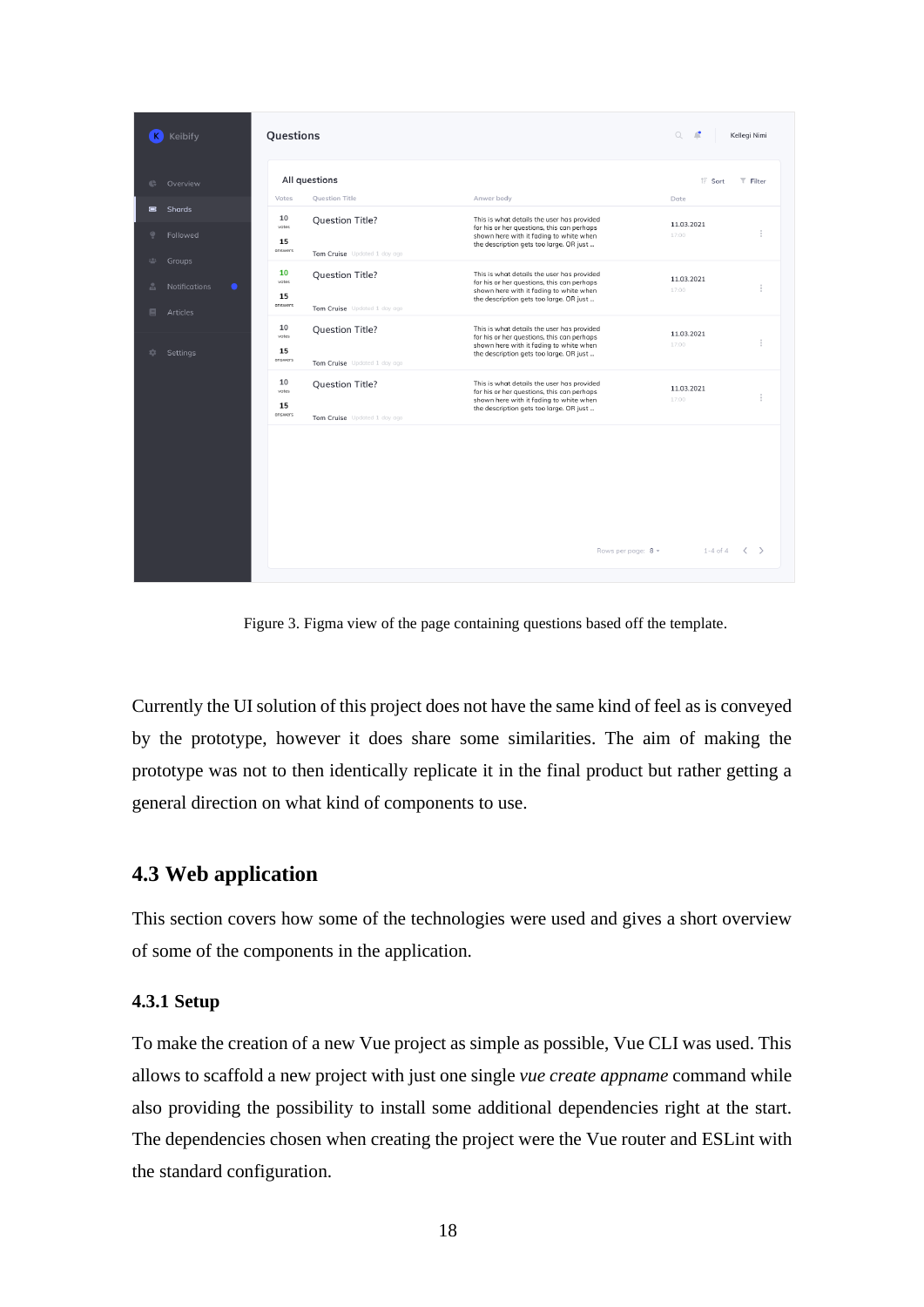#### <span id="page-18-0"></span>**4.3.2 Routing**

In order to navigate throughout the application, the view components need to be mapped to the Vue router to let the application know, which view component it needs to render based on the route. To do that, if the project was created with Vue CLI, a router directory already exists containing an *index.js* file, where the mapping will take place. To map a view to a route some parameters need to be specified as seen in Figure 4.

```
const routes = [
   {
     path: '/',
     beforeEnter: authenticated
   },
   {
     path: '/shard/:id/edit',
     name: 'shardEdit',
     component: ShardEdit,
     props: true,
     beforeEnter: authenticated
   },
   {
     path: '/questions/:id',
     name: 'questions',
     component: Questions,
     beforeEnter: authenticated
   },
   {
     path: '/question/:id',
     name: 'question',
     component: Question,
     beforeEnter: authenticated
   },
   {
     path: '/searchResults',
     name: 'searchResults',
     component: SearchResults,
     beforeEnter: authenticated
   },
   {
     path: '/login',
     name: 'login',
     component: Login
   }
]
```
<span id="page-18-1"></span>Figure 4. Currently mapped routes.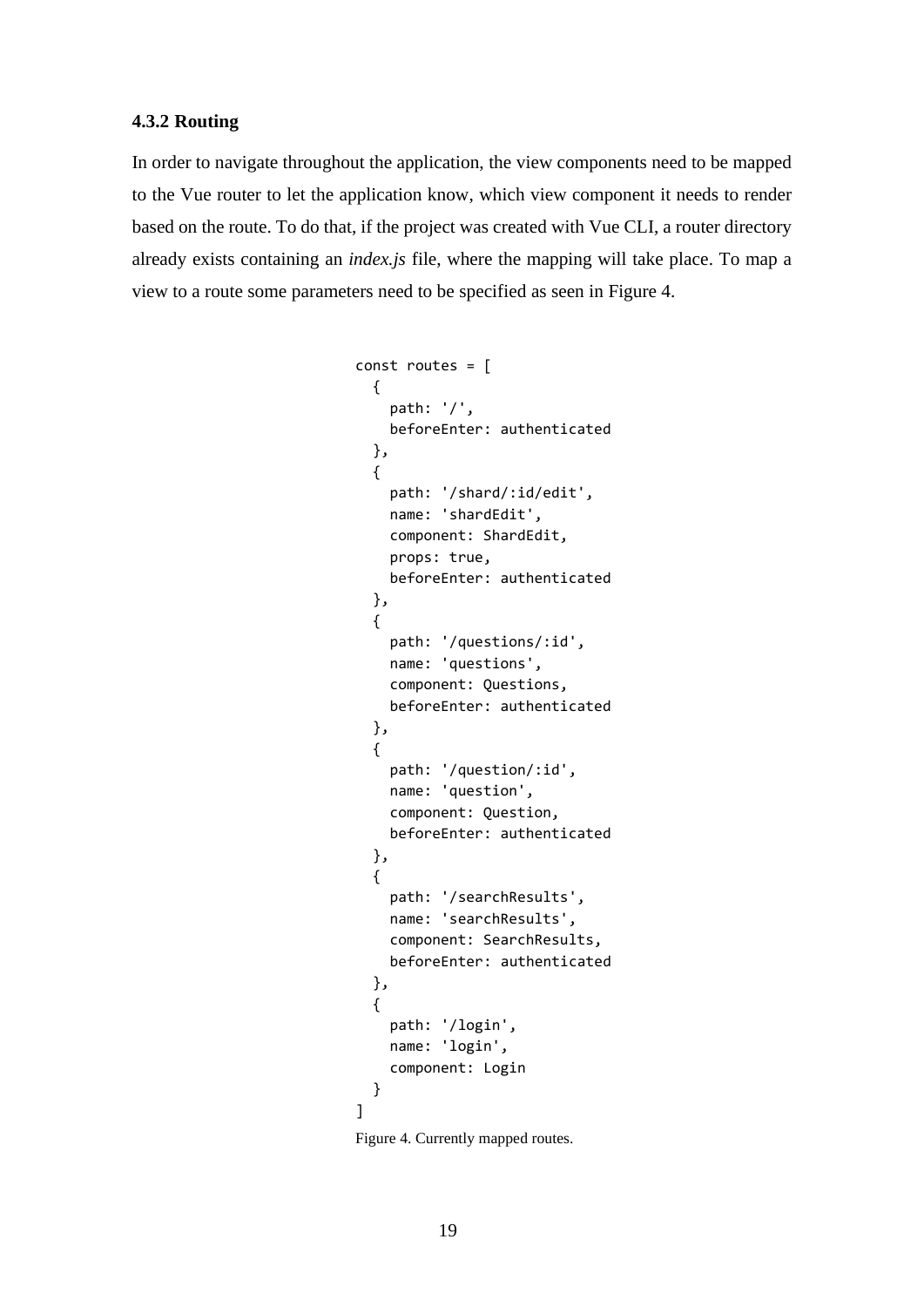The path parameter specifies the URL where the component will be rendered. In order to achieve dynamic routing some parameters need to be added to the URL of the route. For example, if the user clicks on a shard, the questions for that specific shard should be rendered so the shard id is added to the questions route.

The name parameter defines the name of the route which can be later used when declaring the destination of a route and the component parameter defines which view component will be used. There is an additional *beforeEnter* navigation guard displayed in Figure 4 which will guard the navigation by redirecting or cancelling it, based on whether the conditions provided are met [10]. The *authenticated* condition will check if the user is currently authenticated and can access the route, if not then they will be redirected to the login page.

The router also makes use of the history mode, which replaces the Vue-routers default hash mode. The hash mode puts a hash into the URL to simulate a full URL so that the page is not reloaded when it changes. However, using the history mode requires adding a fallback route to the server in case the URL does not match any existing assets. So, the *nginx.conf* file located in */etc/nginx* directory of the server was modified with a few additional lines as described in Figure 5, to set the default index page in case the URL entered does not exist.

server { listen 80; server\_name dev.keibify.com; index index.html; location / { root /var/www/html; index index.html; try\_files \$uri \$uri/ /index.html; } }

<span id="page-19-0"></span>Figure 5. The configuration of the nginx server located in /etc/nginx/nginx.conf in the server.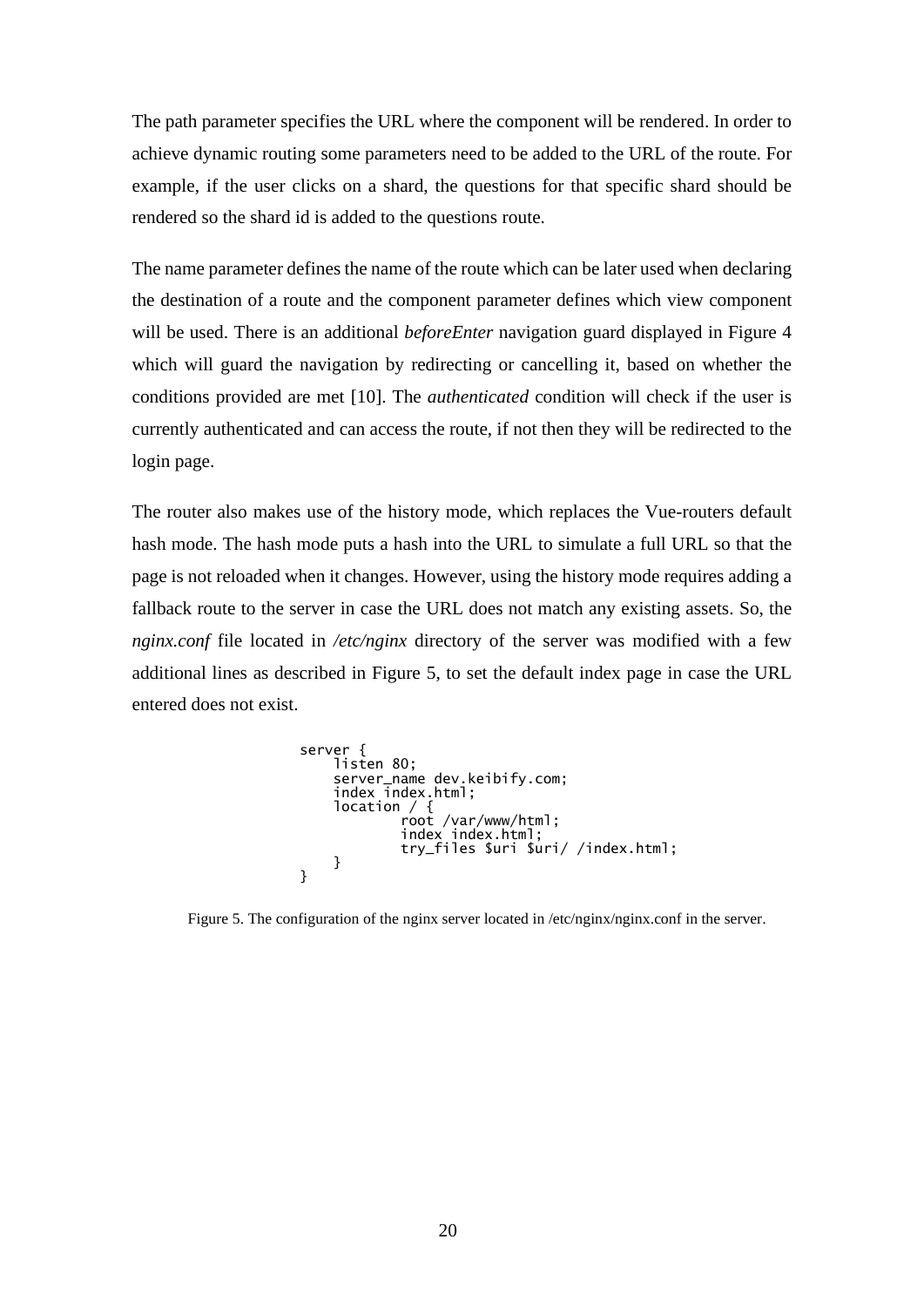### <span id="page-20-0"></span>**4.4 Views**

There are currently five views available:

- Login
- Questions
- Question
- Edit shard
- Search results

There are two static components shown across all views except the login page. Those are the navigation sidebar on the left which contains all the shards the user can navigate through, and the top navigation bar containing the current username and the search button with plans to also contain the notifications button.

The plan for the notifications dropdown list is to include all of the new notifications the user has received on the items that they are following. It would be possible for the user to click on a notification which would take them to the related item. It should also be possible to mark all the notifications as read; in case the user follows many items, and it becomes too difficult to keep up with them all.

### <span id="page-20-1"></span>**4.4.1 Login**

The login view displayed in Figure 6, consists of only one form contained in a Vuetify card component to acquire the user's login credentials and then redirect them to the questions view by clicking the login button. However, as shown in Figure 4, the view after logging in will only be rendered if the *authenticated* condition is met. If the condition is not met the user will be redirected back to the login view.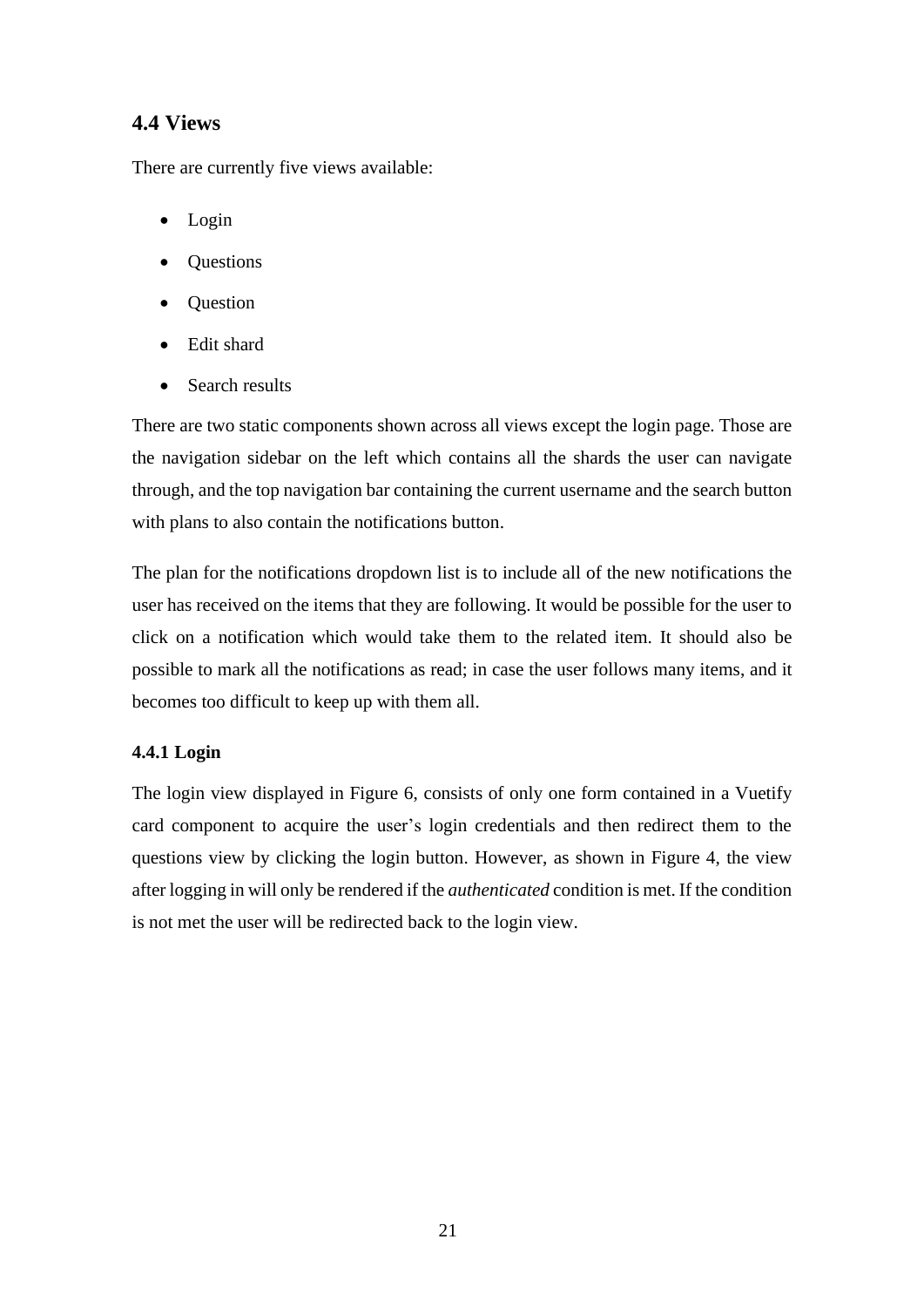| Login                            |  |
|----------------------------------|--|
| $\Theta$ Username                |  |
| $\mathbf{\hat{m}}$ Password<br>Ø |  |
| LOGIN                            |  |
|                                  |  |
|                                  |  |
|                                  |  |
|                                  |  |
|                                  |  |
|                                  |  |
|                                  |  |
|                                  |  |
|                                  |  |
|                                  |  |
|                                  |  |
|                                  |  |

Figure 6. Login view.

### <span id="page-21-1"></span><span id="page-21-0"></span>**4.4.2 Questions**

The purpose of the questions view that is displayed in Figure 7, is to show the user all the questions that have been added to a particular shard. It is also conveyed to the user if the question has any answers added to them or if the question has been voted on, in order to show the user if there has been any activity regarding that question.

<span id="page-21-2"></span>

Figure 7. Entirety of the questions view.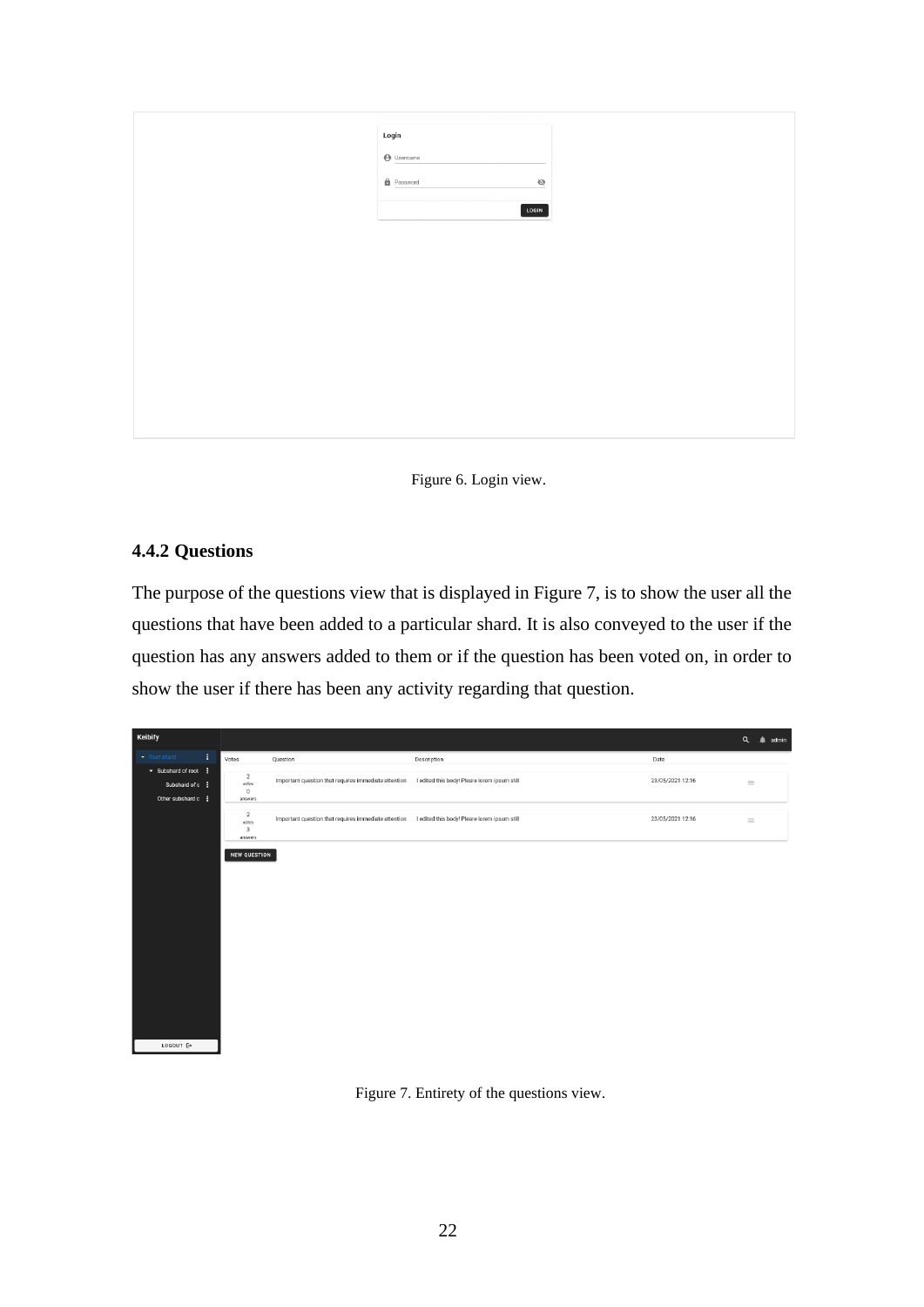Each question object is rendered in a Vuetify card component which is separated into five columns containing information about that question with the last column containing a button that could be used to perform some extra actions, deleting the question for example. The first column contains the number of answers added and the score of the question based on votes from other users to indicate that there has been some activity regarding that question. In order to improve this view and the UX, the component containing the question could indicate to the user if an accepted answer exists.

The view also contains a button at the bottom of the page that can be used to create a new question and appears only if the user has the *CONTRIBUTE\_CONTENT* permission.

The view for the search results is very similar to the questions view due to the card component that displays the data of the questions being re-used. The only differences are that the user cannot create a new question from this view and that the questions displayed are from the result of a request made for a single shard. The search results view could be improved by displaying the details of the search as well, meaning that the user always has an overview of what these results are in relation to. One way this could be implemented is to group the results together by shards and displaying them under a label of that specific shard, indicating to the user where that question belongs. This would resolve the issue of having multiple questions with the same keywords but having no way to identify them without closer examination.

#### <span id="page-22-0"></span>**4.4.3 Question**

The question view, which is displayed on figure 8, contains the question itself and the relevant answers and comments. The comments are displayed in a tree view in order to comply with the requirement that comments can have their own sub-comments.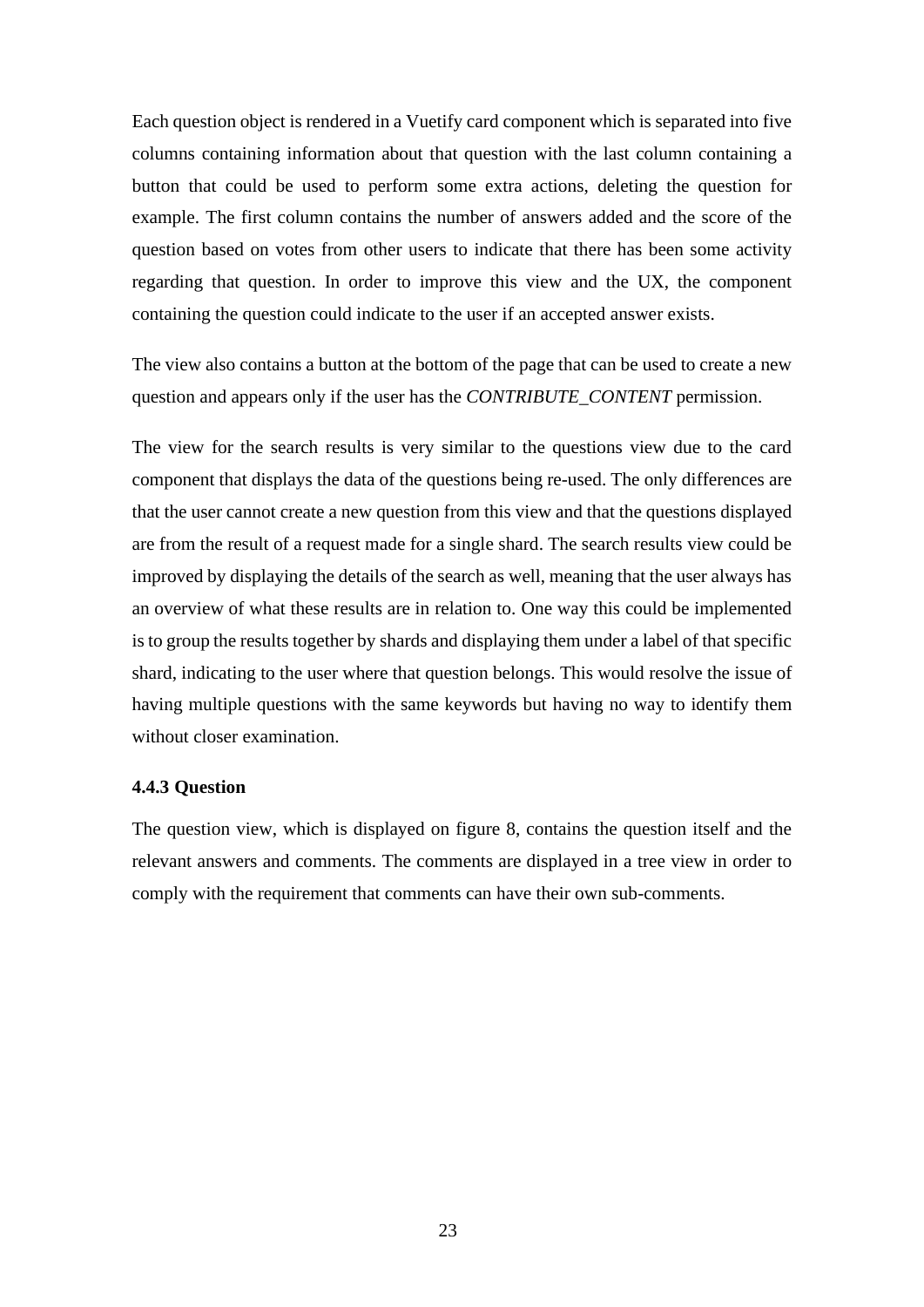| Keibify              | Q & admin                                                                                                                                                        |
|----------------------|------------------------------------------------------------------------------------------------------------------------------------------------------------------|
| Ŧ.<br>Root shard     | $\hat{\phantom{a}}$<br>This is a question?<br>л<br>And this might be some details of the question.<br>$\check{ }$<br>By: admin<br>соммент 25/05/2021 03:35       |
|                      | $\hat{\phantom{a}}$<br>Comment #1<br>$-1$<br>COMMENT 25/05/2021 03:35<br>By: admin<br>$\checkmark$<br>$\hat{\phantom{a}}$                                        |
|                      | Comment#2<br>$-1$<br>COMMENT 25/05/2021 03:35<br>By: admin<br>$\checkmark$<br>$\hat{\phantom{a}}$<br>Comment #3                                                  |
|                      | $\overline{1}$<br>$\,$<br>COMMENT 25/05/2021 03:36<br>By: admin<br>$\checkmark$<br><b>Answers</b>                                                                |
|                      | $\hat{\phantom{a}}$<br>This is an accepted answer for a question.<br>-1<br>REMOVE ACCEPTED ANSWER UNFOLLOW COMMENT 25/05/2021 03:35<br>By: admin<br>$\checkmark$ |
|                      | Post answer                                                                                                                                                      |
| LOGOUT <sup>E+</sup> | Your answer                                                                                                                                                      |

Figure 8. Entirety of the question view.

<span id="page-23-2"></span>Currently the comment components are somewhat difficult to differentiate from both the question and the answer components. The things that separate them now are the comments being slightly offset due to being displayed as a tree view and that the other components have an outline which bring them forward a bit to capture the attention of the user. However, as there is no theme currently present in the application, all the components are displayed with a white background and use a very similar layout, which may blend them together in a way that makes it more difficult for the user to read.

This could be fixed by adding some styling to the comment card component that is inserted into the label slot of the Vuetify v-treeview component or to the tree view item itself.

### <span id="page-23-0"></span>**4.5 Components**

This section goes over a few of the components used in the creation of the project.

#### <span id="page-23-1"></span>**4.5.1 Sidebar**

The sidebar component is where all the available shards are displayed in. It allows users to seamlessly switch between shards at any given time when they need to. This is an element which follows the forgiveness principle of UX design.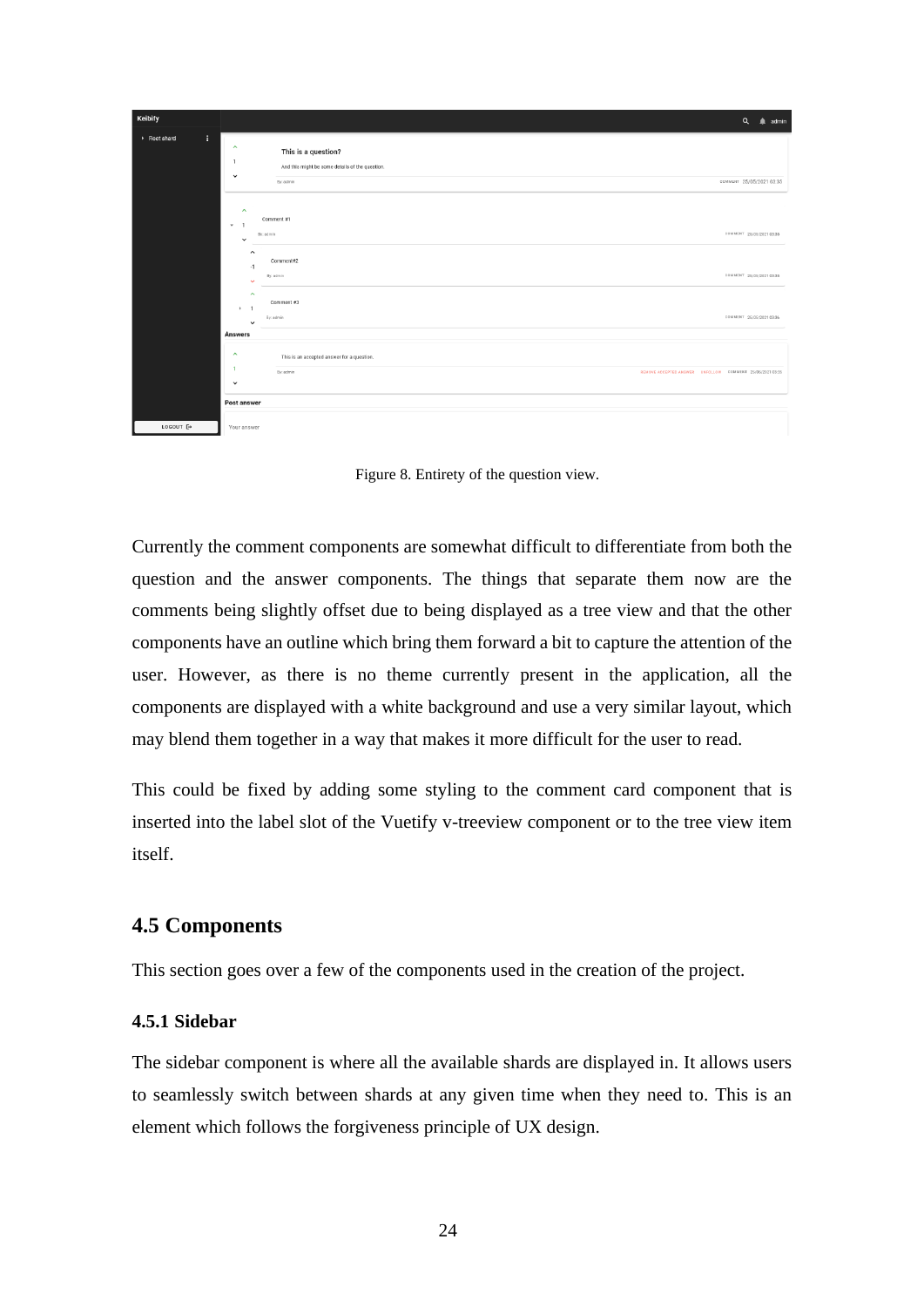The difficulty of implementing the tree-view of the shards lied in getting the response from the API to the correct format which then the Vuetify v-treeview component could use. The JSON object from the response listed all the shards that the user has access to, with sub-shards being indicated by their ids in an array but the Vuetify component requires the objects to be represented instead of the ids. So, in order to avoid reinventing the wheel and after trying some other libraries, the list-to-tree [11] library was found that could parse the response. The library uses the *parent\_id* parameter of a shard object to construct the key instead of the *subshard\_ids* array.

The parse happens in a Vuex action described in Figure 9, when the sidebar is rendered which happens right after the user logs in.

```
async listToTree ({ dispatch, state, commit }) {
       const arrayToTree = require('array-to-tree')
       await dispatch('getShards')
       const tree = arrayToTree(state.shards)
       commit('SET_TREE', tree)
     }
```
<span id="page-24-0"></span>Figure 9. Vuex action to parse the API response to the correct format for treeview component.

The action makes use of the Vuex dispatch method which calls the *getShards* action. The *await* keyword specifies that the request should be completed before moving on to the next step. That action will call a Vuex mutation that will save the response of the API into a state. That state is then given to the *arrayToTree* method as a parameter and a new mutation is called which will set the return value of the *tree* state.

The same action as displayed in Figure 9 is also called each time a new shard is added by the user. This way the getter set up in the sidebar component will recognise that a change has happened in the state and will automatically re-render the component with the new shard added. This makes it so that the user does not have to refresh the whole page to see any change that was made which complies with the predictability principle.

It is also possible to edit and delete shards depending on whether the user has the permissions to do so. The user needs to have a *CHANGE\_SHARD* permission to edit and *SHARD\_DELETE* permission to delete. The permissions are gotten from the user object stored in a Vuex state upon logging in. The buttons are visible even if the user does not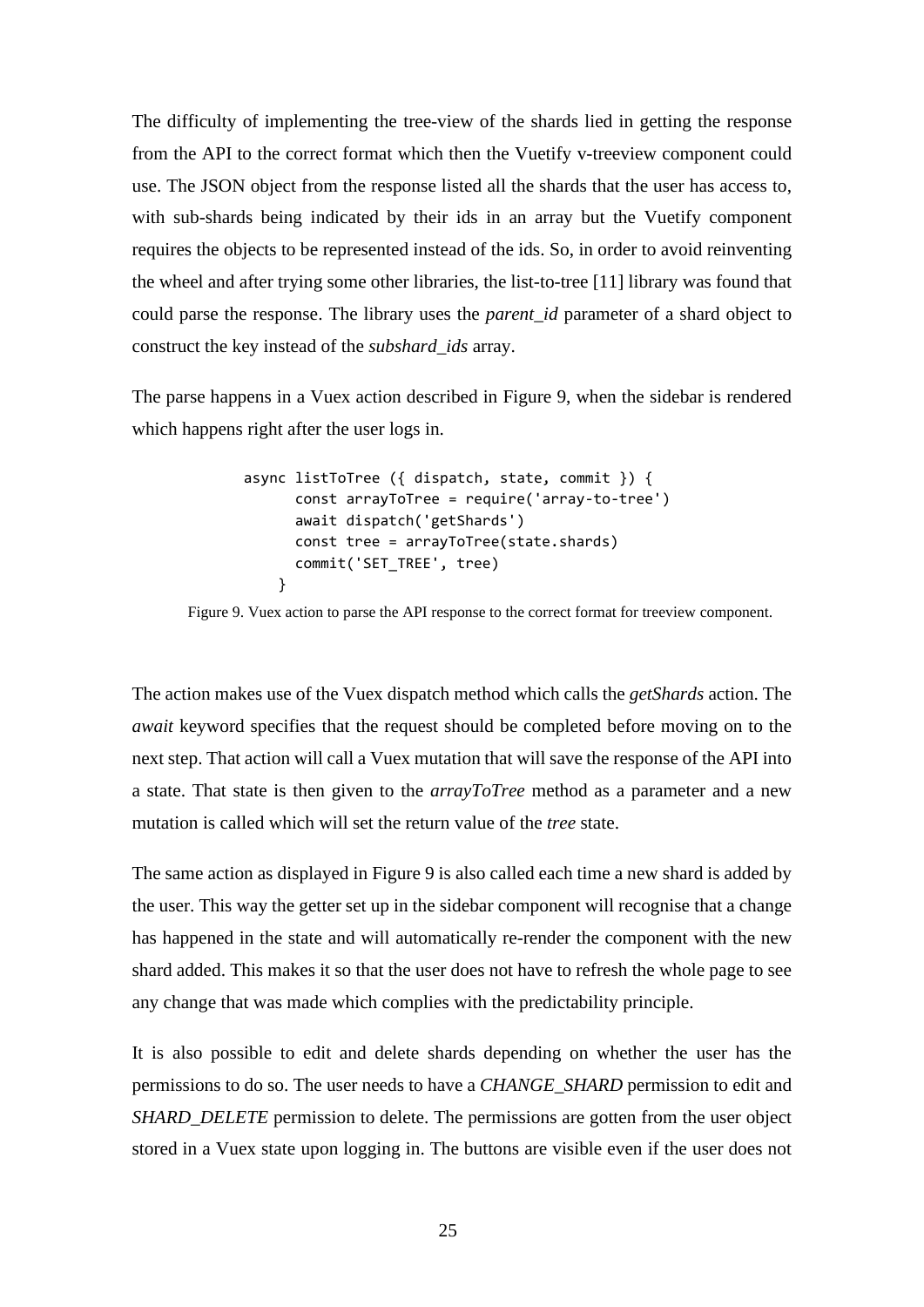have the permission, however the Vuetify *v-btn* component has the disabled property enabled on the condition if the user has the needed permissions.

There is currently a problem with displaying the name of the shard in the tree. If the name is too long to display on one row, then instead of continuing on a new line, the text is just cut off. Even if the name of the shard is not supposed to be very long since there is a description field on creation, it can still become a bigger problem when there are many sub-shards, because each sub-shard's label slot is a little bit smaller than the parent's.

Also, clicking on the label slot of a currently active shard from the question view does not direct the user back to the questions view. This is because clicking on the label will deactivate the node of the *v-treeview* component and will render an empty page and since a sensible solution was not found, clicking on an active label slot was disabled. However, this behaviour still occurs when clicking on any other slot on the shard node.

### <span id="page-25-0"></span>**4.5.2 Modal dialogues**

Adding a new shard or question will open a modal dialogue window with the user, as displayed in Figure 10. Both of them contain a form to get the user input necessary to create the new object.

| Keibify                                  |                                                               |                                  |                                                                                                                       | Q        | $\hat{m}$ admin |
|------------------------------------------|---------------------------------------------------------------|----------------------------------|-----------------------------------------------------------------------------------------------------------------------|----------|-----------------|
| ÷<br>Root shard                          | Votes                                                         | Question                         | Description<br>Date                                                                                                   |          |                 |
| > Subshard of root :<br>Other subshard c | $\overline{2}$<br>votes<br>3<br>answers                       |                                  | Important question that requires immediate attention I edited this body! Pleare lorem ipsum still<br>23/05/2021 12:16 | $\equiv$ |                 |
|                                          | $\overline{2}$<br>votes<br>$\overline{\mathbf{3}}$<br>answers | Important question that requires | 23/05/2021 12:16<br>New Question                                                                                      | $\equiv$ |                 |
| LOGOUT E+                                | NEW QUESTION                                                  |                                  | Title<br>Question body<br>CLOSE SAVE                                                                                  |          |                 |

<span id="page-25-1"></span>Figure 10. Modal dialogue window for creating a new question.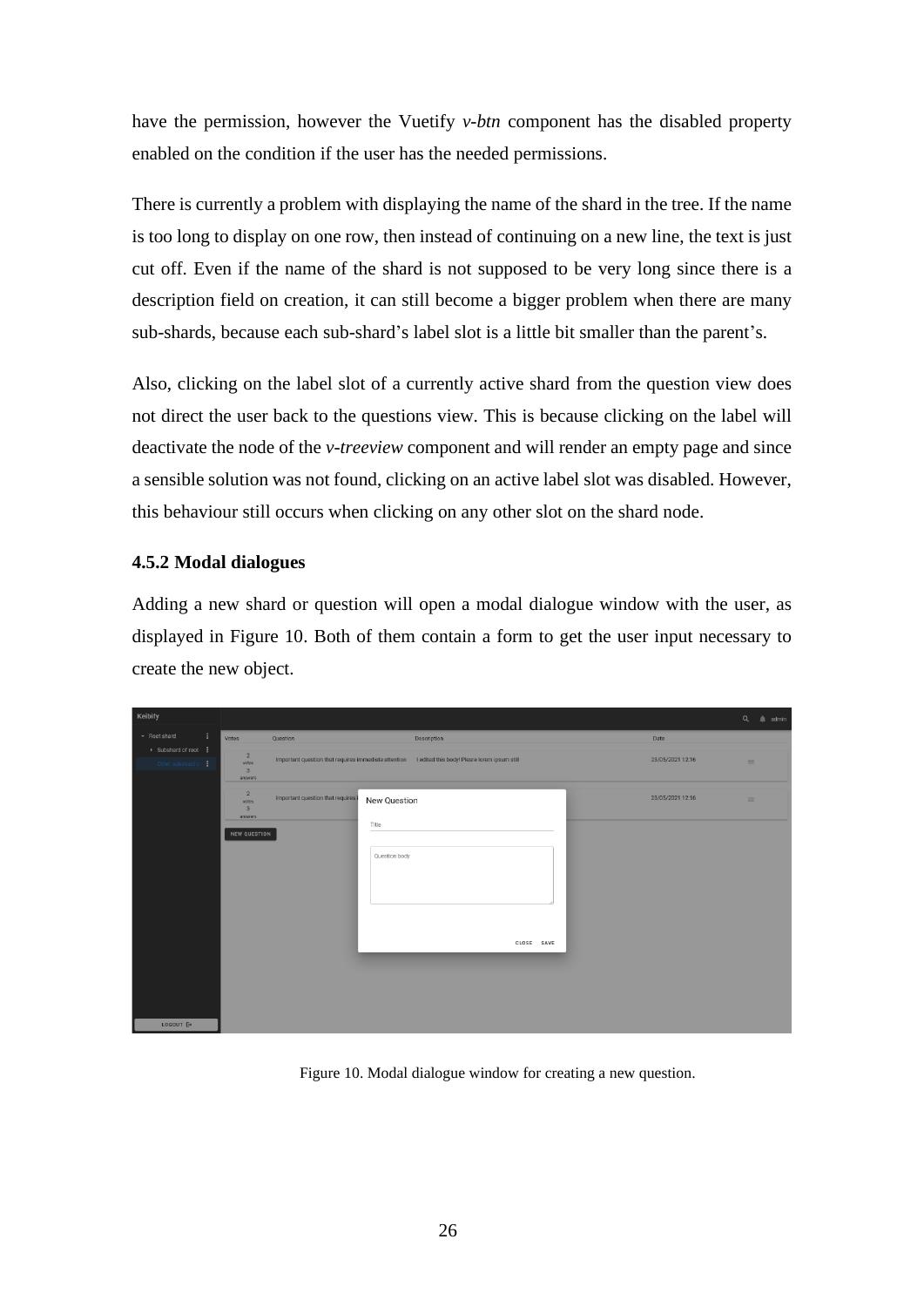Filling the text fields will bind the input to the Vue data property which can then be accessed in the submit method. When the text fields have been filled and the user clicks *save*, a submit method bound to the button, described in Figure 11, is executed and an Axios POST request is made to the API and the application is rerouted to the question page.

```
submit () {
 axis.post('v1/content/qa', this.params).then (response -> \{ this.$router.push({ name: 'question', params: { id: response.data.id } })
  })
}
```
Figure 11. The method that runs when clicking the save button.

<span id="page-26-0"></span>The params in Figure 11 contains the question title, body and the shard id where the question will be created. The id of the shard is found in the parameters of the router object. The request is not handled in the Vuex store since there is no need to update the state of questions immediately as the user is redirected to the question view based on the id of the new question provided by the response.

Searching for content also opens a modal dialogue window, where the user can enter the keywords that they want to find and select the shards they would expect those keywords to be found. However, if the user is not sure which shard the question might be in, they can also opt to search from all the sub-shards of the selected shards. The back-end API is also prepared for the event of additional content types being added in the form of expecting a *content\_type* parameter in the request, however currently while making the request it is hard-coded to only include Questions.

Since the search function opens a dialogue with the user, it can be considered as being an advanced search. This option should remain for the users that know what they are looking for, but a simpler option should exist for users that do not. This could be implemented by just using a text field that opens when clicking on the search icon and allowing the user to write in their query without the extra options. This, however, requires making some changes to the request that is currently being ran by searching. Specifically, the request should use only the id of the root shard that the user has access to and the *includeFromSubshards* parameter should be set to *true* by default.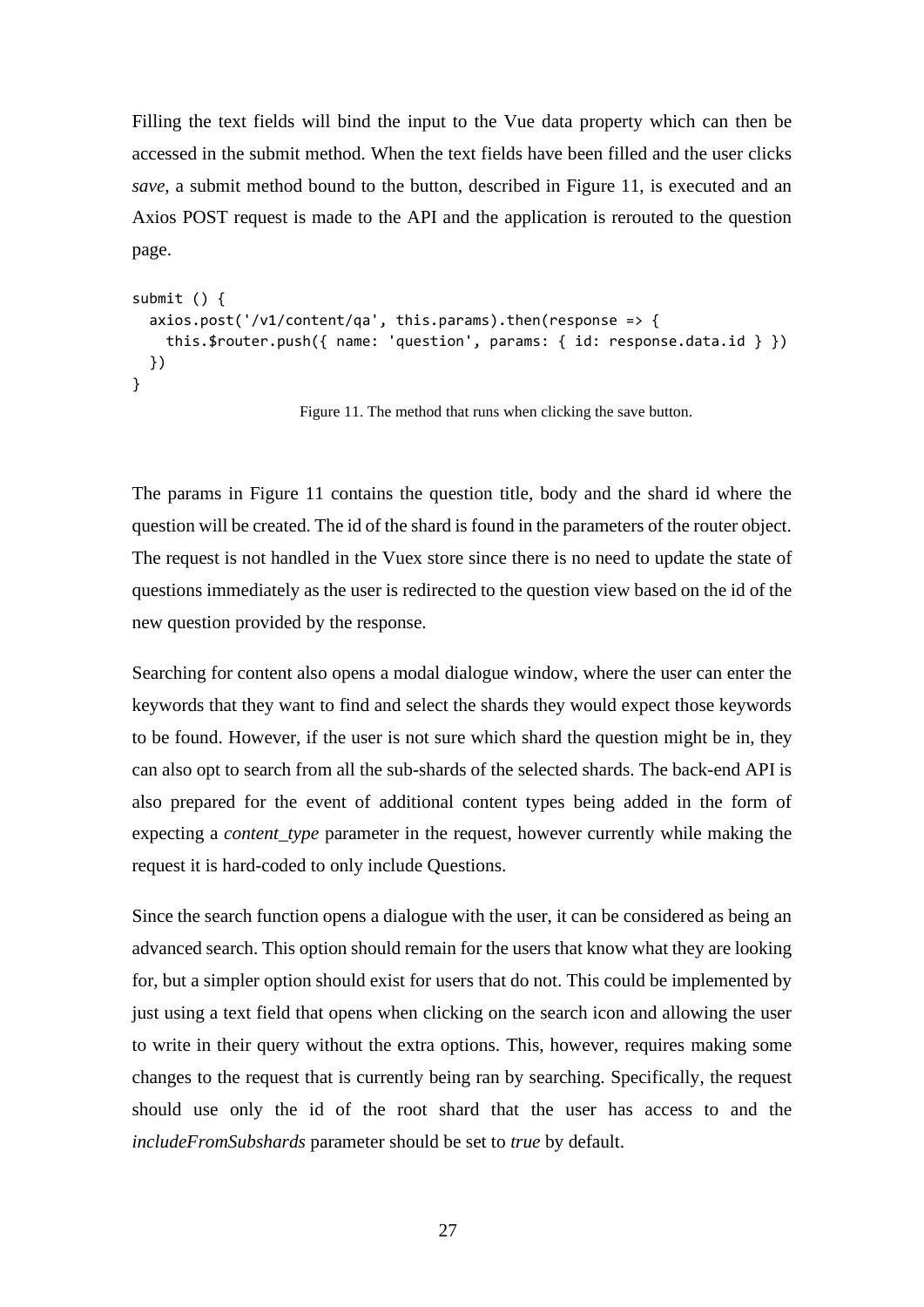The choice to use modals instead of directing the user to a new page, was made so that creating a new item would not take the user out of their current flow. Since adding a new item does not require a lot of user input, the dialog windows are small and do not take up much space. Also, the user can easily exit them by clicking on the close button or anywhere other than the window. However, if in the future more user input is needed, such as adding members or groups to a new shard, directing the user to a separate creation page might be a better solution.

#### <span id="page-27-0"></span>**4.5.3 Comments**

Like the shards in the sidebar component, the comments for both the question and answers also appear in a tree view under the relevant item, so that the sub-comments could be displayed in a way that is easy to navigate. The comments are received from the API by dispatching a Vuex action, described in Figure 12, in the created lifecycle hook of the question view.

```
async getQuestion ({ commit }, id) {
  await axios.get(`/v1/content/qa/${id}`).then(response => {
    commit('GET QUESTION', response.data)
  })
}
```
<span id="page-27-1"></span>Figure 12. A Vuex action that executes an axios get request to get the question data.

Created hook is one of the first hooks that runs in the creation of a component. It allows to perform actions before the component is rendered, which helps to saturate it with data. In the other case the component might want to access data of an object that does not exist yet.

In the question view the *getQuestion* action in the Vuex store will perform a request to get the data of the relevant question which includes the comments. The comments from the API are already in the correct format for the tree-view so parsing the response here is not necessary. The only thing needed to modify for the Vuetify treeview component, is declaring which parameter contains the sub-commnet objects of a comment.

To add a new comment, a text field will appear in the subtitle field of the Vuetify v-card component as seen in Figure 13. Whether the form is visible or not is dictated by a custom flag which is set to *true* when the user clicks on the *comment* button. In turn the flag is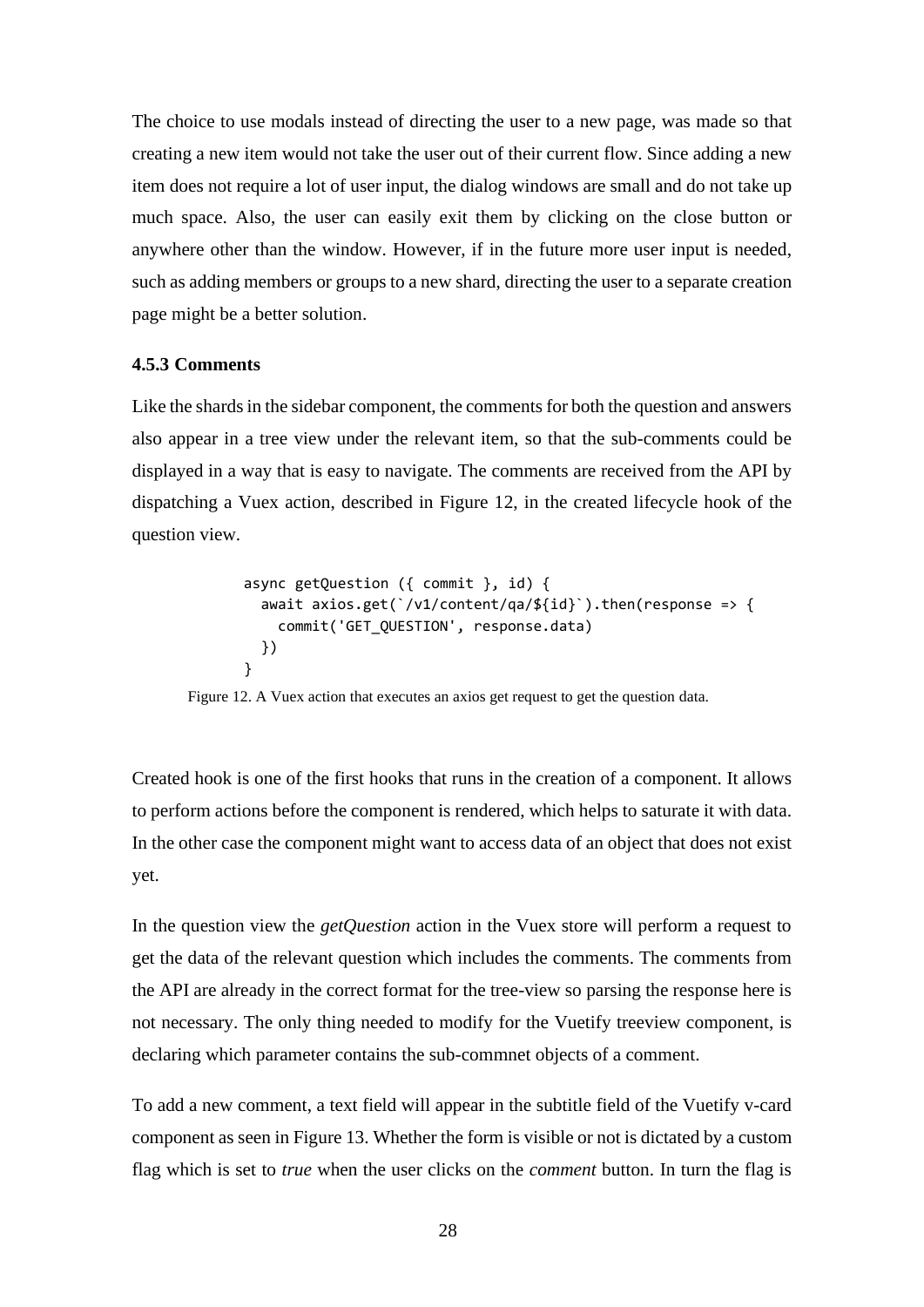set to *false* when the *comment* button is clicked again or when the user clicks the *post comment* button.

| $\hat{\phantom{a}}$ | This is an accepted answer for a question. |                                 |  |                          |
|---------------------|--------------------------------------------|---------------------------------|--|--------------------------|
| $\checkmark$        | By: admin                                  | REMOVE ACCEPTED ANSWER UNFOLLOW |  | COMMENT 25/05/2021 03:35 |
|                     | Your comment                               |                                 |  |                          |
|                     |                                            |                                 |  |                          |
|                     |                                            |                                 |  |                          |
|                     |                                            |                                 |  | POST COMMENT             |

<span id="page-28-1"></span>Figure 13. The card component of a posted answer with the new comment form active.

### <span id="page-28-0"></span>**4.5.4 Question and Answer**

The Question and Answer components are grouped together since they are very similar with some minor differences. They are both made using the Vuetify v-card component separated into two columns. The first column is filled by the Votes component while the other uses the v-card's own components.

The differences of these components are that the Question component has the initial question in the *v-card-title* component with the details of the question being in the *v-cardtext* component. The Answer component only has the answer in the *v-card-text* component.

Both components have buttons added to them, with the Answer component having two more, based on some conditions. In the view of the user that posted the initial question, the *accept answer* button is added. This is done by comparing the id of the creator of the question against the id of the user stored in the state. When the button is pressed, the *accepted* data property of the component is set to *true*, and passed to the Voting component, which will then turn the vote score label green, indicating that the answer has been marked as accepted. The *accepted* property also dictates what button is displayed to the user. If the value is false, then the button displayed is to accept the answer. In the other case, the button text and the colour red will indicate that clicking on it, will remove the accepted status from the answer.

The Answer component also has the button to add it to the user's followed list. This button will appear only if the user has a *READ* permission for the shard the question is in.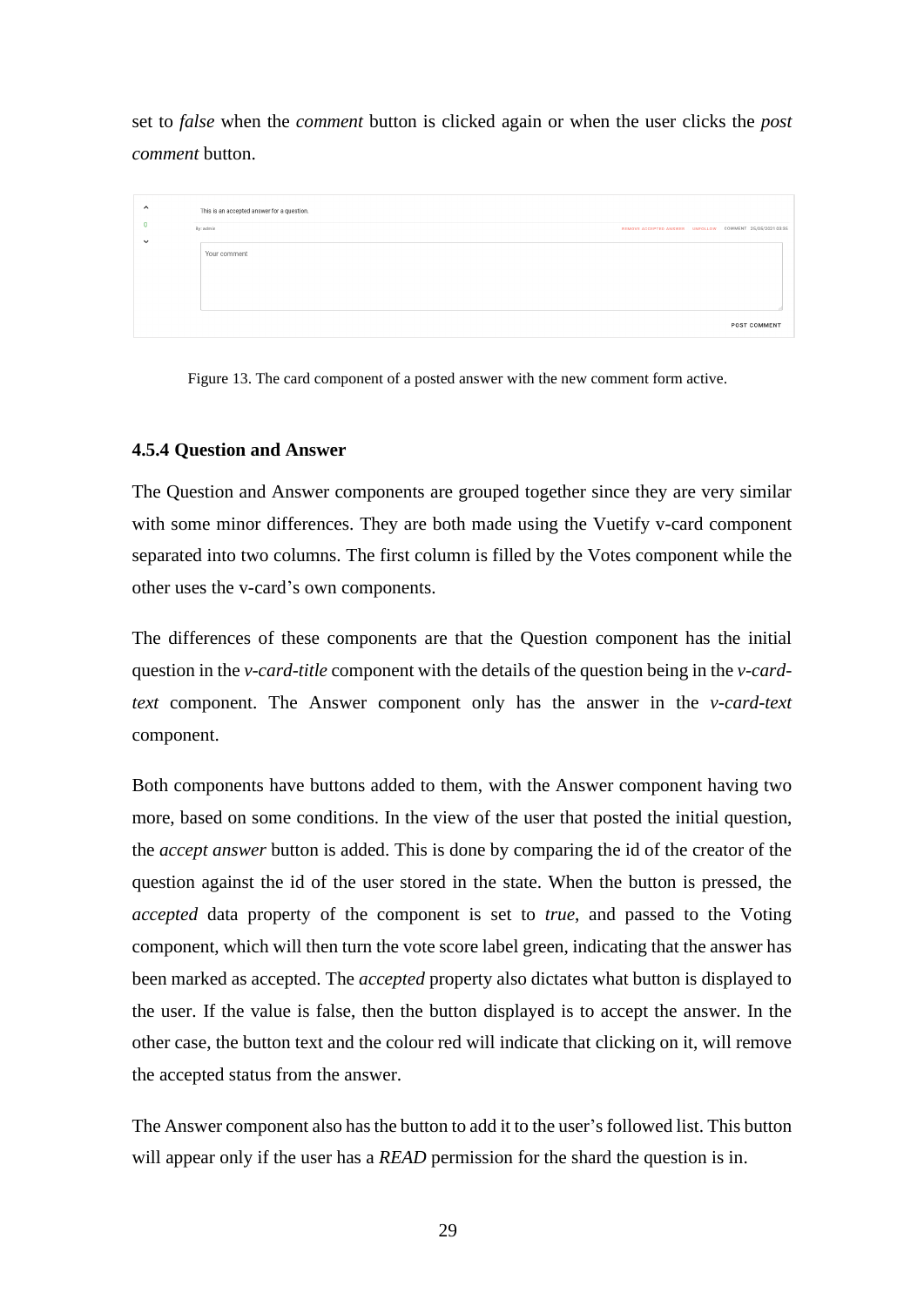The style of the buttons is quite minimalistic, with only the label appearing as the button. The choice was made to keep the look of the component clean without cluttering it with unnecessarily bulky buttons.

#### <span id="page-29-0"></span>**4.5.5 Votes**

The voting system was made into a separate component so that it could be reused throughout the project where necessary. It includes the upvote and downvote buttons and the label that displays the current vote score of an item.

The current vote object of an item as seen in Figure 14, is passed down to the component by its parent, be it a question, answer or comment. That object is then saved into the data property of the component so it would be reactive when any modifications are made to it. The POST request that is made against the API on button press will respond with a new vote object which will be the replacement for the current one.

```
{
     "vote_score": 1,
     "vote_count": 3,
     "item_id": 35,
    "user_vote_type": -1
}
```
Figure 14. Object returned by making a POST request upon voting.

<span id="page-29-1"></span>The *user\_vote\_type* indicates what sort of vote the user made, either upvote or downvote. With that being in the data property, the component can easily access these parameters and change the behaviour of the buttons. For example, the *user\_vote\_type* value being -1 means that the user has downvoted the item. The downvote button will turn red, and when it is pressed again, instead of downvoting a second time, the request will be made with the parameter *vote\_type* being 0 instead of -1 as described in Figure 15.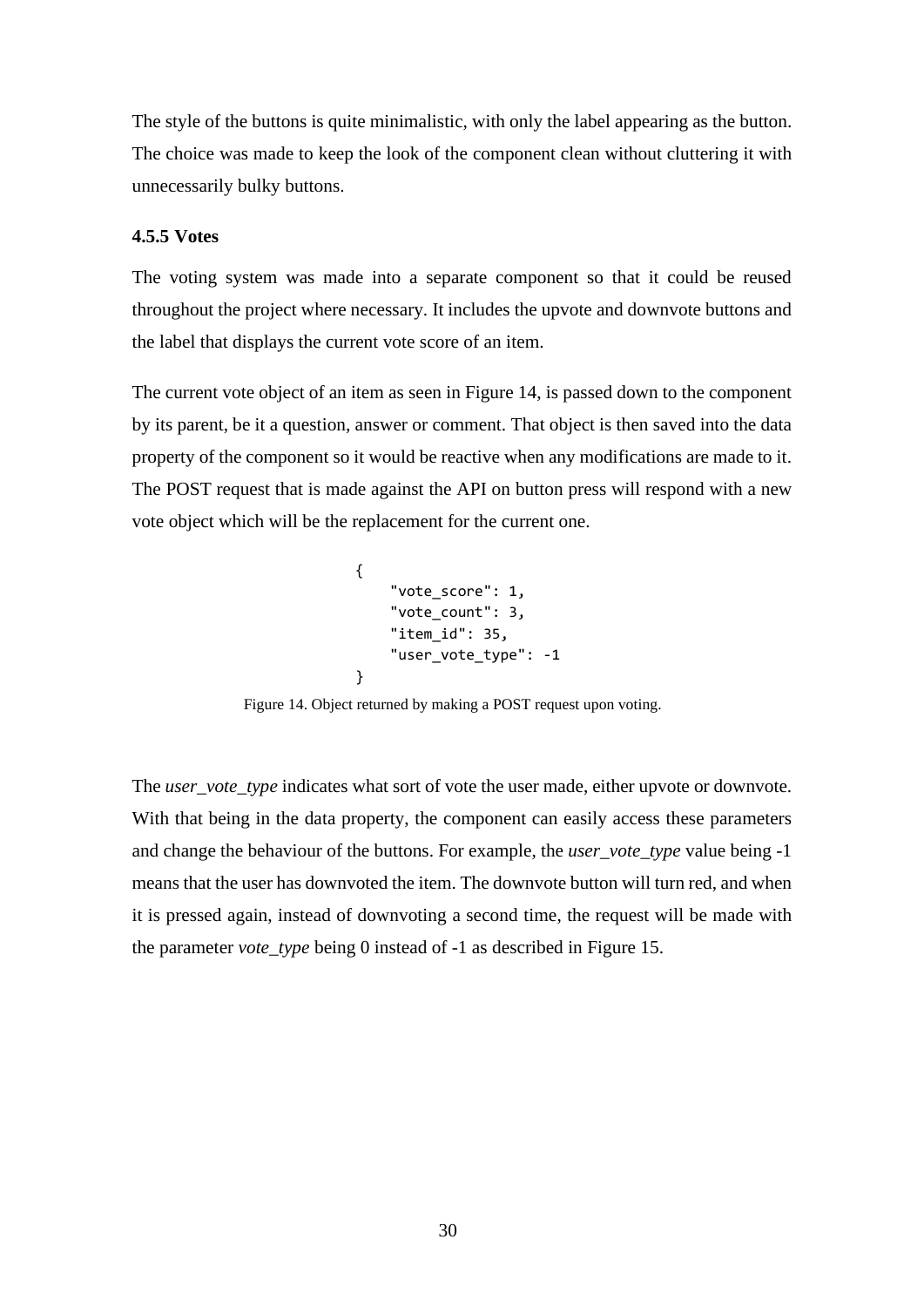```
downVote () {
   if (this.votes.user_vote_type === -1) {
     axios.post(`/v1/content/vote/item/${this.item.id}`, {
      vote type: 0
    }).then(response => (this.votes = response.data))
  } else {
     axios.post(`/v1/content/vote/item/${this.item.id}`, {
      vote type: -1
    }).then(response => (this.votes = response.data))
  }
}
```
<span id="page-30-1"></span>Figure 15. Method that runs when clicking the downvote button in the Voting component.

### <span id="page-30-0"></span>**4.6 Authentication**

At first the authentication happened before each Axios request made. That however meant that each time a new request needed to be implemented an additional request had to be made in order to get the access token needed for the authorisation header of the request, so a better solution was needed to keep the code DRY. This is where Vuex first was applied to the project.

Creating the authentication process begins with setting up a Vuex action that performs a request against the API with the user credentials from the input, to get the authorisation token. Then another action is dispatched with the token as a parameter from the previous request response to call a Vuex *SET\_TOKEN* mutation to save the user data and token in a state if the token is present.

After that, a Vuex store subscriber, described in Figure 16, is created and listens for any *SET\_TOKEN* mutation made. When the mutation is called with the authorisation token as its parameter, the token is added to Axios default headers and the browsers localStoage. This way it is not necessary to make an additional request for the headers before each Axios call. After that, a request to the API is made to get the user information. If the token is invalid or is not present, the request will fail, which will nullify the token in the localStorage.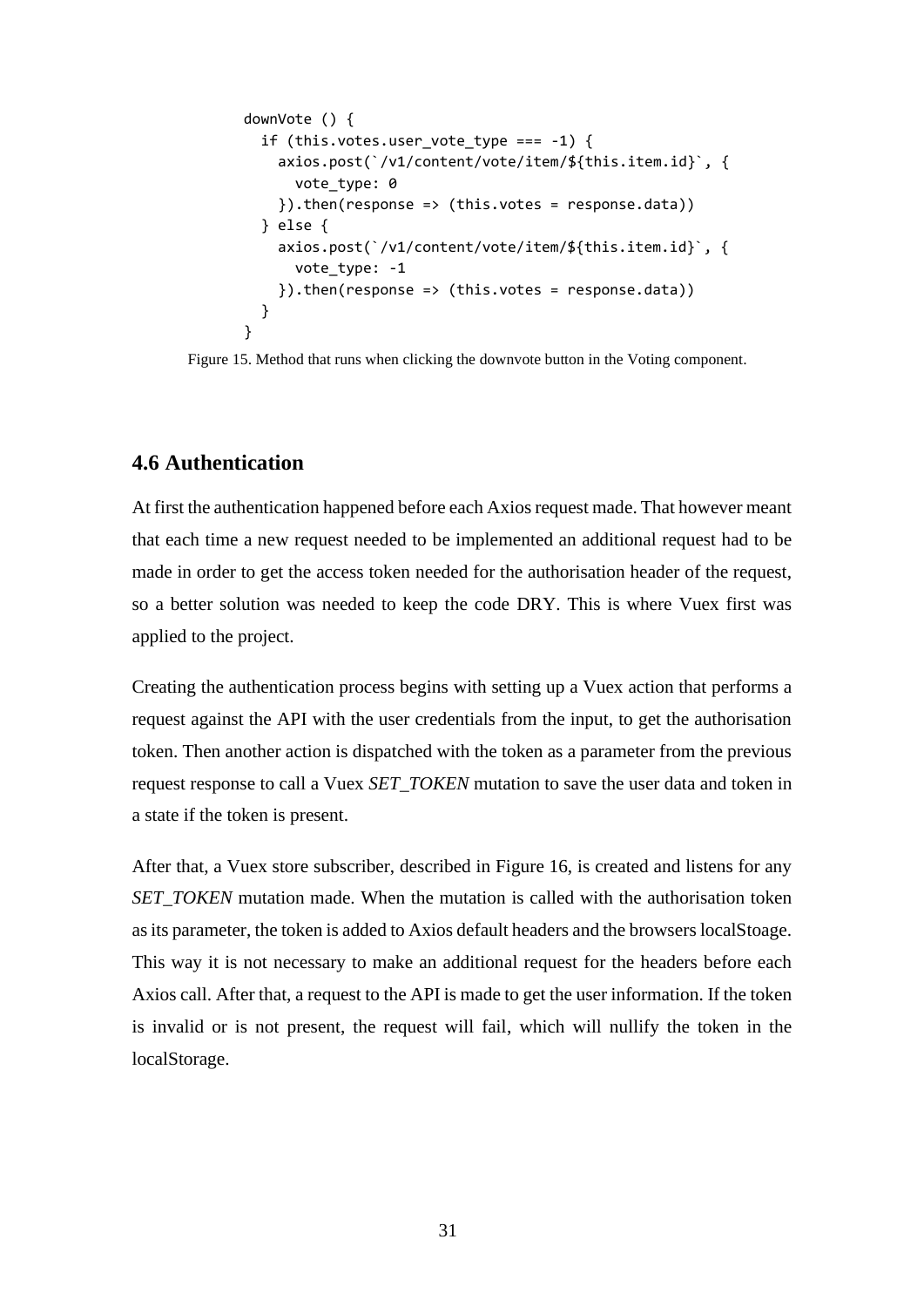```
store.subscribe((mutation) => {
   switch (mutation.type) {
     case 'auth/SET_TOKEN':
       if (mutation.payload) {
         axios.defaults.headers.common.authorization = `Bearer 
${mutation.payload}`
         localStorage.setItem('token', mutation.payload)
       } else {
         axios.defaults.headers.common.authorization = null
         localStorage.removeItem('token')
       }
   }
})
```
Figure 16. The subscriber function that listens for SET\_TOKEN mutation calls.

<span id="page-31-1"></span>In order to not let the user type in a valid URL themselves to gain access to the application without authorisation, a simple middleware function displayed in Figure 17 was created which checks if the user is currently authenticated and if not, redirects them back to the login page. The middleware function is used in the Vue Router *beforeEnter* parameter as seen in Figure 3.

```
export default function (to, from, next) {
   if (!store.getters['auth/authenticated']) {
     return next({
       name: 'login'
     })
   }
   next()
}
```
Figure 17. Middleware function that redirects the user if not authenticated.

#### <span id="page-31-2"></span><span id="page-31-0"></span>**4.7 Reactive rendering**

Reactive rendering in this context means that a view is updated when changes are made to a state. This is applied to shards in the sidebar, questions view and question view. Whenever an item is added or removed, the relevant request is handled in a Vuex store. This allows to update a certain state with a mutation, which then can be referenced from within the view.

The reason for applying this method is so that the change would be rendered in the component immediately and will not leave the user wondering if their action was a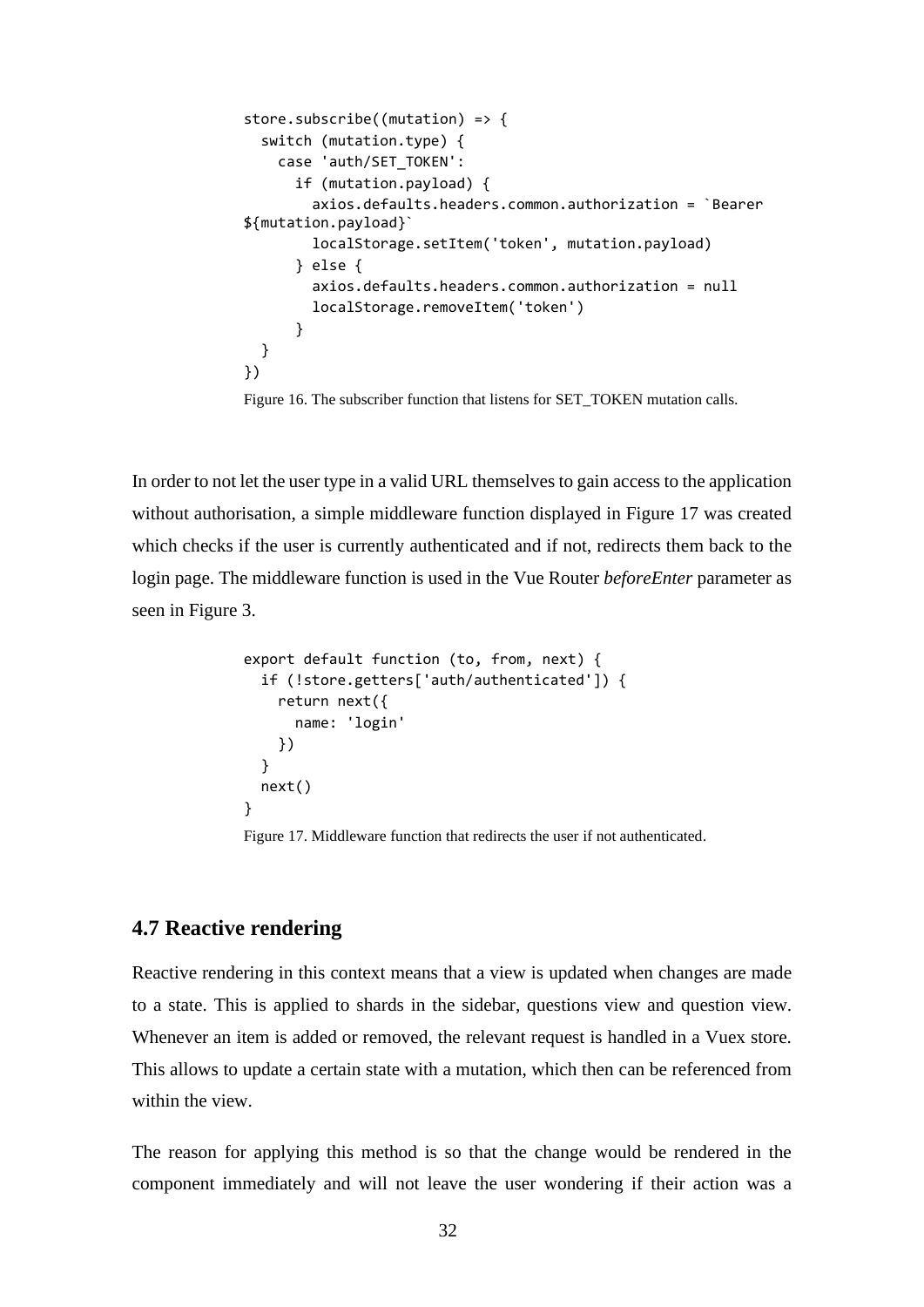success or not. In the other case the user would need to refresh the page to see the change and that would not comply with the predictability principle.

### <span id="page-32-0"></span>**4.8 Theme**

There currently is not a specific custom colour scheme applied to the project. That is because during development, the focus was more on making a functional MVP. However, as mentioned in section 3.2, Vuetify components all natively use the material design. It comes with a built-in baseline design that is usable as-is and can easily be modified to meet the requirements of a product [12]. Using a set theme helps keep the look and feel of an application consistent and if the design is attractive, it will attract new users and will keep the current ones interested.

The theme of the current site can be attributed to using the *light* and *dark* properties of the Vuetify components. The default theme of a component is *light* however when the *dark* property is set the colours will be inverted. The background colour becomes dark while the text displayed becomes white. The dark property in the project is set to two components: the sidebar and the top navigation bar. The reason for applying the property for those two components was to give the page some contrast and separate navigation elements from the content elements.

To create a specific theme for the application, some further research into UX and UI design is needed. Colours play an important part in what kind of feel a website has, so it needs to be very clear what the application is trying to convey and who the target audience is.

### <span id="page-32-1"></span>**4.9 Deployment**

Access to the server where the application lies was given by the back-end developer of the project. First, node and NPM needed to be installed in order to set up an apache2 webserver however the webserver was later changed to NGINX. NPM is also needed to install dependencies when deploying the project.

The project makes use of the GitLab CI/CD feature to automatically deploy the updated application when pushing changes to the master branch. The deployment consists of updating or installing new dependencies, building the project and then copying the public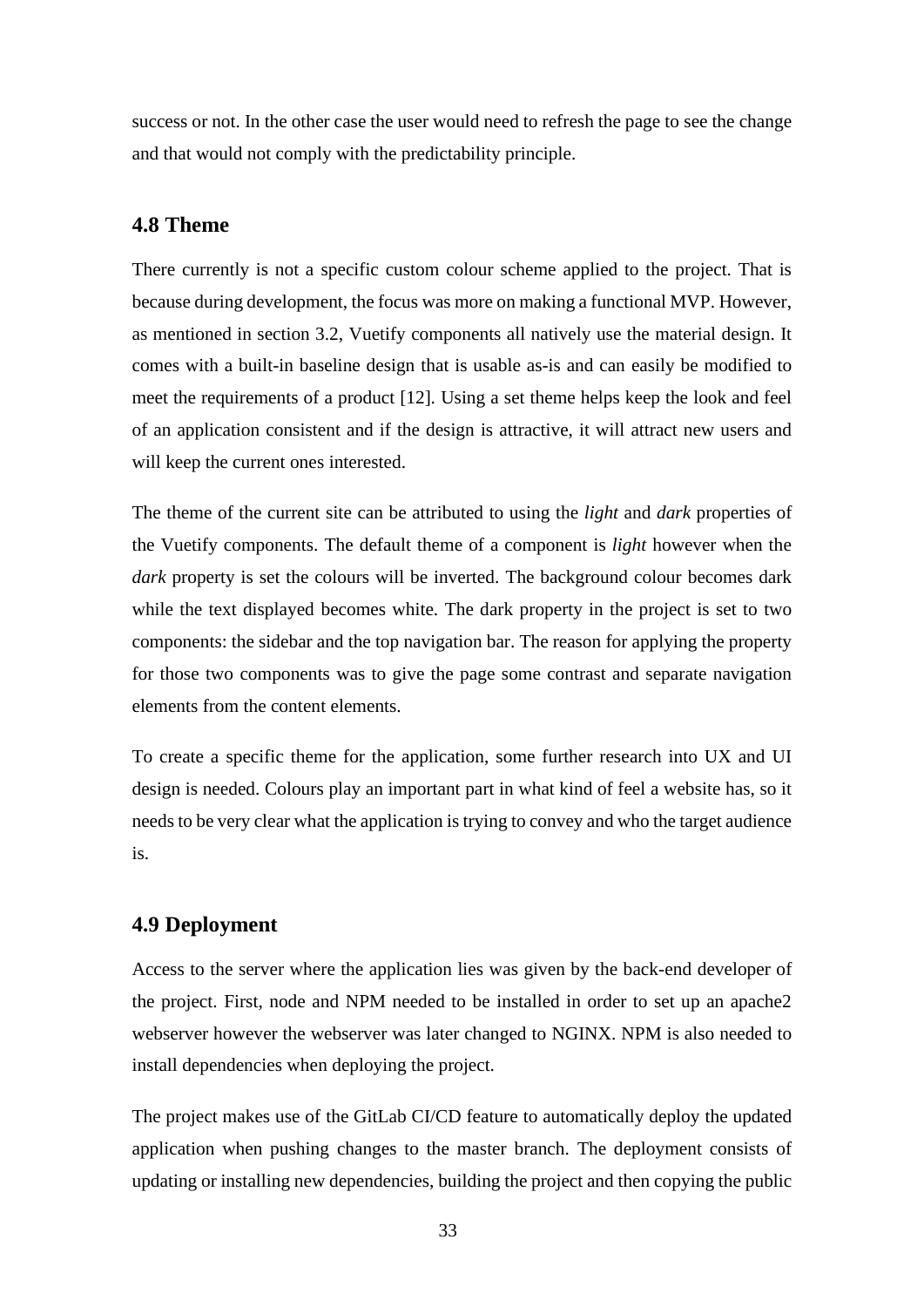build directory to the webserver. The commands necessary to run those actions can be found in the *.gitlab-ci.yml* file in the root directory of the project and are shown in Figure 18.

```
stages:
   - deploy
deploy:
   stage: deploy
  tags:
     - group-hetzner-shell
  script:
     - npm install
     - npm run build
     - cp -R dist/* /var/www/html
   only:
     - master
```
<span id="page-33-0"></span>Figure 18. Content of the .gitlab-ci.yml file.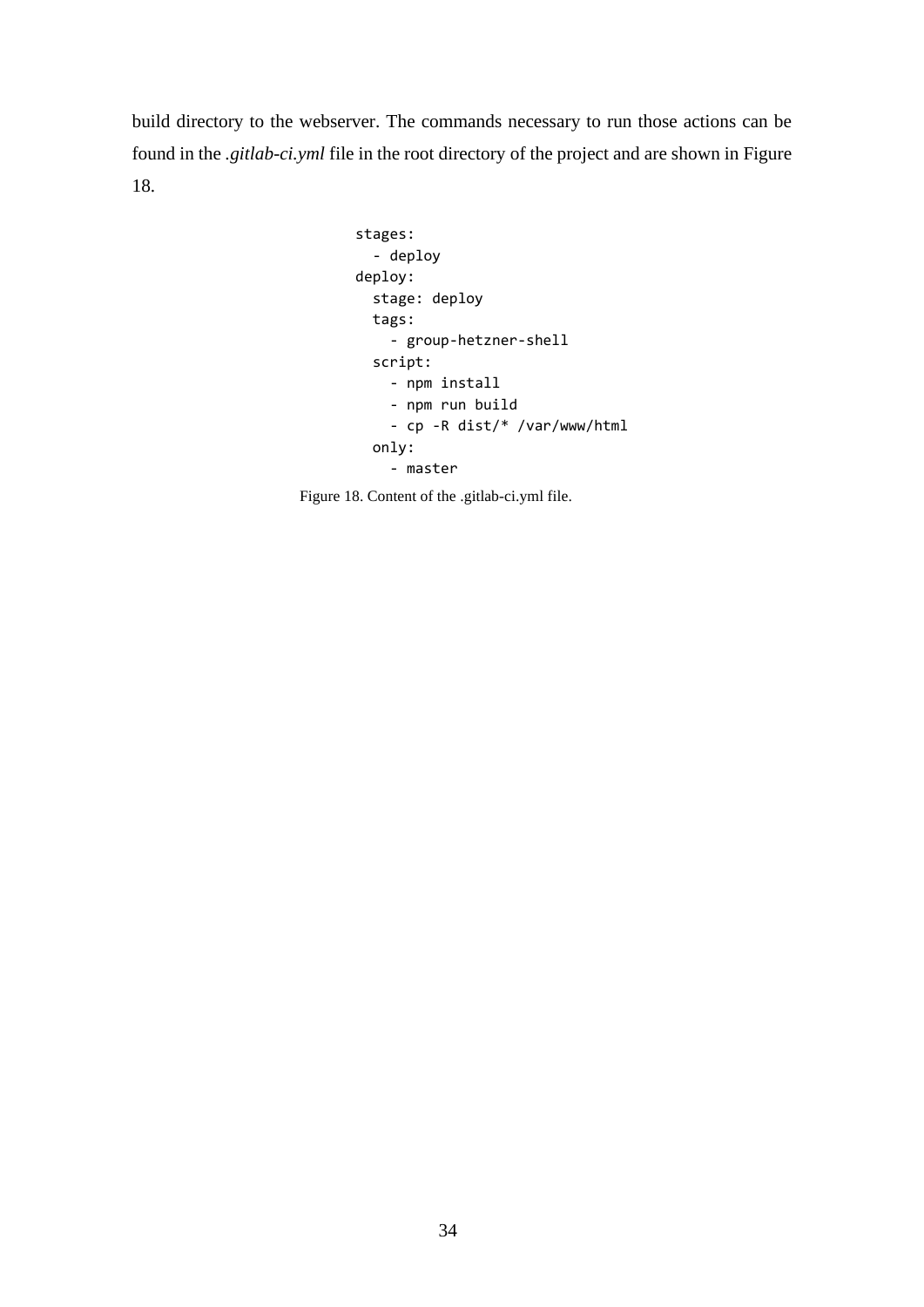## <span id="page-34-0"></span>**5 Future plans**

The plans for the future of the project are to keep developing it further. A good part of the endpoints that the back-end offers are not yet implemented.

Since there is currently a possibility to follow questions, a notifications system needs to be developed to notify users when a change has happened to the followed item.

The interest to develop the project further also stems from the author wanting to learn the Vue framework further and increase overall knowledge in front-end development.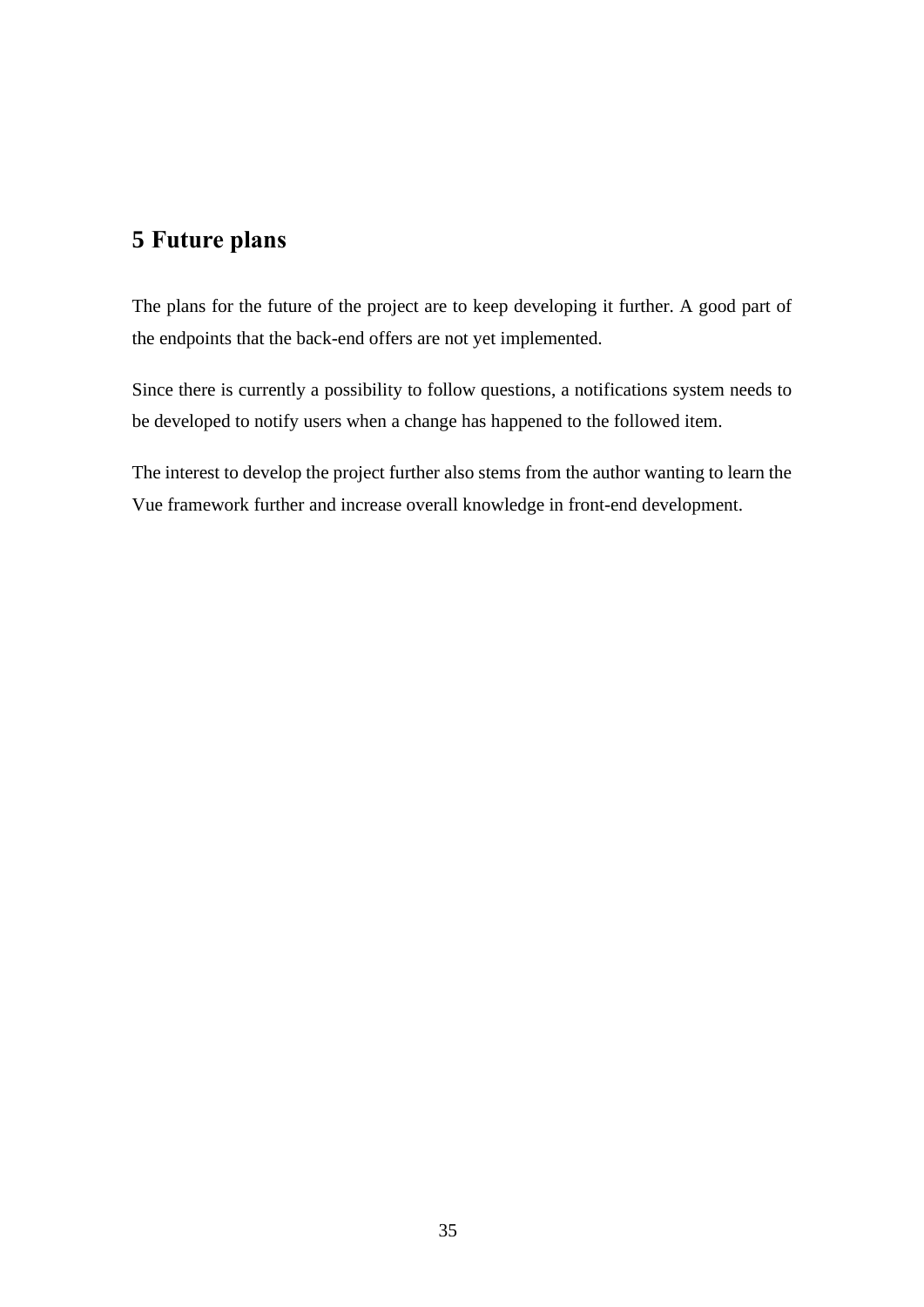### <span id="page-35-0"></span>**6 Summary**

The aim of this thesis was to create a functional user interface for a knowledge sharing platform for organisational use. The result is an MVP that provides the users the possibility to ask or find questions which are categorised into shards based on the organisational requirements and receive answers which would be helpful for solving a problem. The author of the thesis plans to keep developing the application further in order to meet the possibilities the back-end of the system provides and to increase their knowledge of front-end development.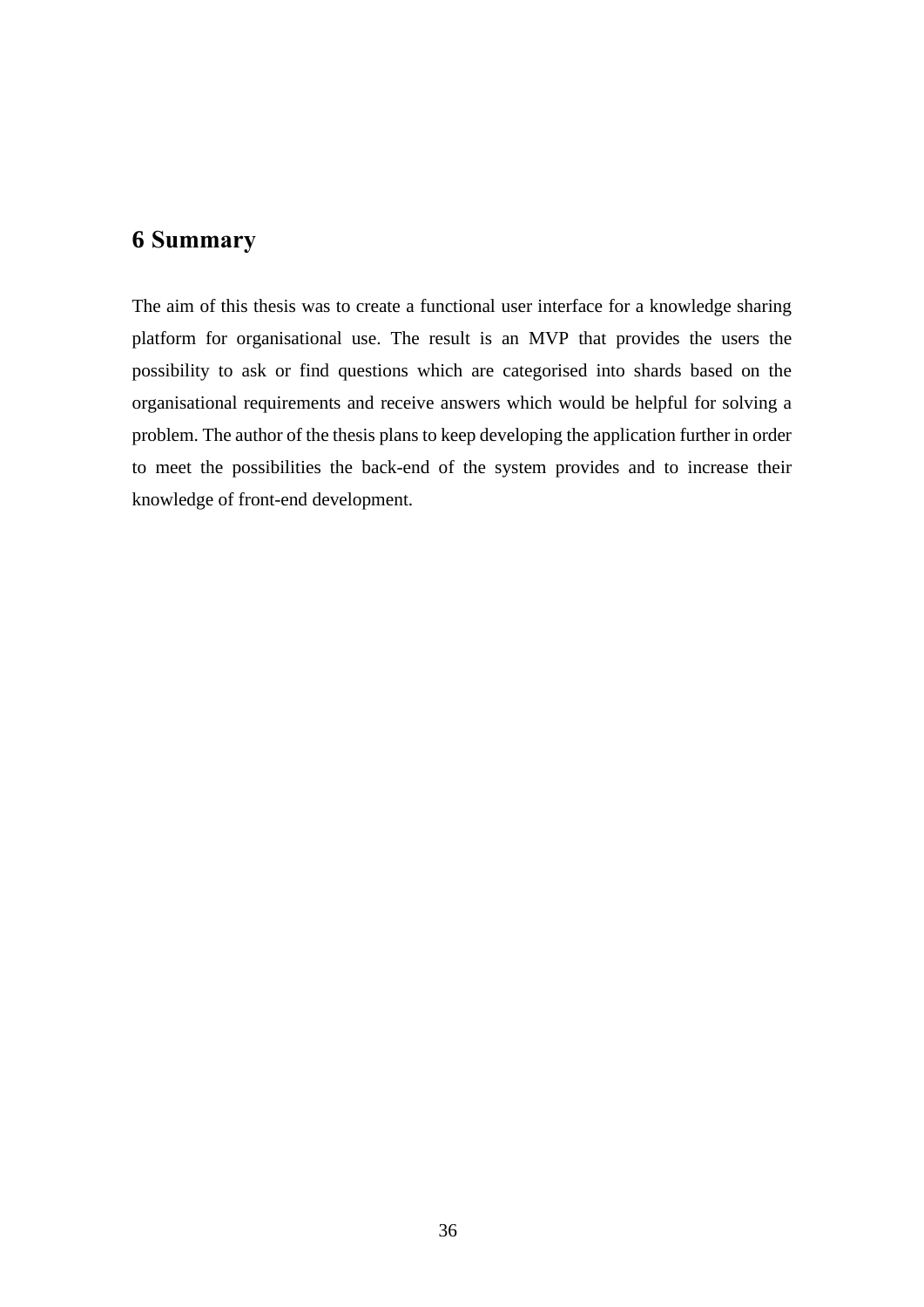### <span id="page-36-0"></span>**7 References**

- [1] S. Garg, "User Experience or UX Design," GeeksforGeeks, 29 January 2020. [Online]. Available: https://www.productplan.com/glossary/user-experience/. [Accessed 12 May 2021].
- [2] N. Babich, "What are the Similarities & Differences Between UI Design & UX Design?," Xd Ideas, 4 October 2019. [Online]. Available: https://xd.adobe.com/ideas/process/ui-design/ui-vs-ux-design-understandingsimilarities-and-differences/. [Accessed 13 May 2021].
- [3] N. Babich, "The 4 Golden Rules of UI Design," Xd Ideas, 7 October 2019. [Online]. Available: https://xd.adobe.com/ideas/process/ui-design/4-golden-rulesui-design/. [Accessed 13 May 2021].
- [4] T. Krotoff, "Frontend Frameworks Popularity," 5 May 2019. [Online]. Available: https://gist.github.com/tkrotoff/b1caa4c3a185629299ec234d2314e190. [Accessed 17 May 2021].
- [5] ThemeSelection, "The Most Popular JavaScript Frameworks in 2021," Medium, 24 March 2021. [Online]. Available: https://javascript.plainenglish.io/the-mostpopular-javascript-frameworks-in-2021-a2fe62174df6. [Accessed 13 May 2021].
- [6] Vuejs, "What is Vuex?," Vuejs, 10 May 2021. [Online]. Available: https://next.vuex.vuejs.org/. [Accessed 14 May 2021].
- [7] Vuejs, "Vue CLI guide," Vuejs, 7 October 2019. [Online]. Available: https://cli.vuejs.org/guide/. [Accessed 14 May 2021].
- [8] Vuejs, "Vue Router," Vuejs, 2021. [Online]. Available: https://router.vuejs.org/. [Accessed 14 May 2021].
- [9] SaaS Design, "Figma Material Design UI Kit & Component Library," Figma freebies, 30 April 2019. [Online]. Available: https://www.figmafreebies.com/download/figma-material-design-ui-kitcomponent-library/. [Accessed 15 May 2021].
- [10] Vuejs, "Navigation Guards," Vuejs, 2021. [Online]. Available: https://router.vuejs.org/guide/advanced/navigation-guards.html. [Accessed 17 May 2021].
- [11] alferov, "array-to-tree," 7 December 2019. [Online]. Available: https://github.com/alferov/array-to-tree. [Accessed 16 May 2021].
- [12] "Material theming," Google, 2021. [Online]. Available: https://material.io/design/material-theming/overview.html#material-theming. [Accessed 16 May 2021].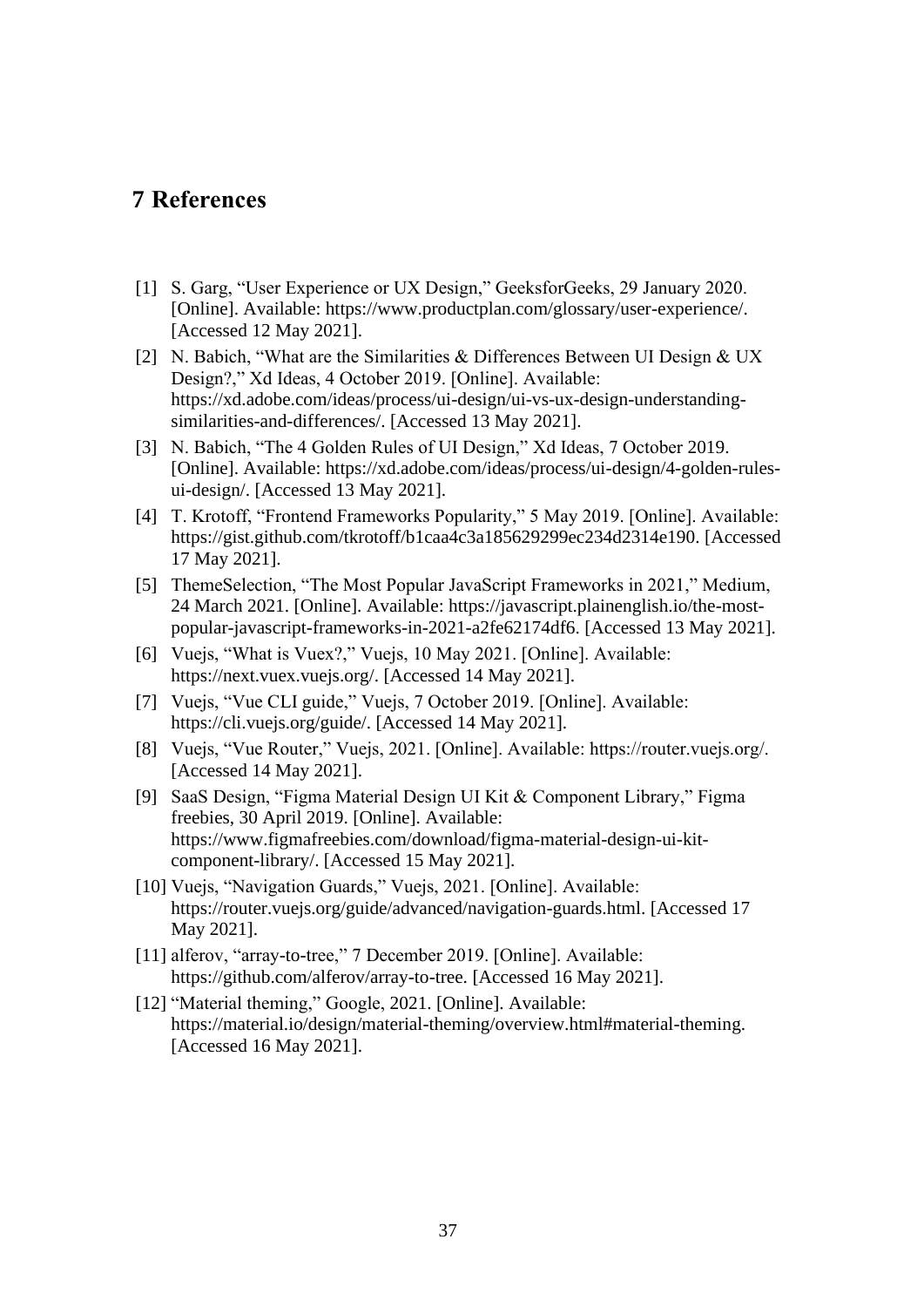# <span id="page-37-0"></span>**Appendix 1 – Non-exclusive licence for reproduction and publication of a graduation thesis<sup>1</sup>**

#### I Martin Kalvik

- 1. Grant Tallinn University of Technology free licence (non-exclusive licence) for my thesis "User Interface for Questions and Answers Platform", supervised by Ago Luberg
	- 1.1. to be reproduced for the purposes of preservation and electronic publication of the graduation thesis, incl. to be entered in the digital collection of the library of Tallinn University of Technology until expiry of the term of copyright;
	- 1.2. to be published via the web of Tallinn University of Technology, incl. to be entered in the digital collection of the library of Tallinn University of Technology until expiry of the term of copyright.
- 2. I am aware that the author also retains the rights specified in clause 1 of the nonexclusive licence.
- 3. I confirm that granting the non-exclusive licence does not infringe other persons' intellectual property rights, the rights arising from the Personal Data Protection Act or rights arising from other legislation.

24.05.2021

<sup>1</sup> The non-exclusive licence is not valid during the validity of access restriction indicated in the student's application for restriction on access to the graduation thesis that has been signed by the school's dean, except in case of the university's right to reproduce the thesis for preservation purposes only. If a graduation thesis is based on the joint creative activity of two or more persons and the co-author(s) has/have not granted, by the set deadline, the student defending his/her graduation thesis consent to reproduce and publish the graduation thesis in compliance with clauses 1.1 and 1.2 of the non-exclusive licence, the non-exclusive license shall not be valid for the period.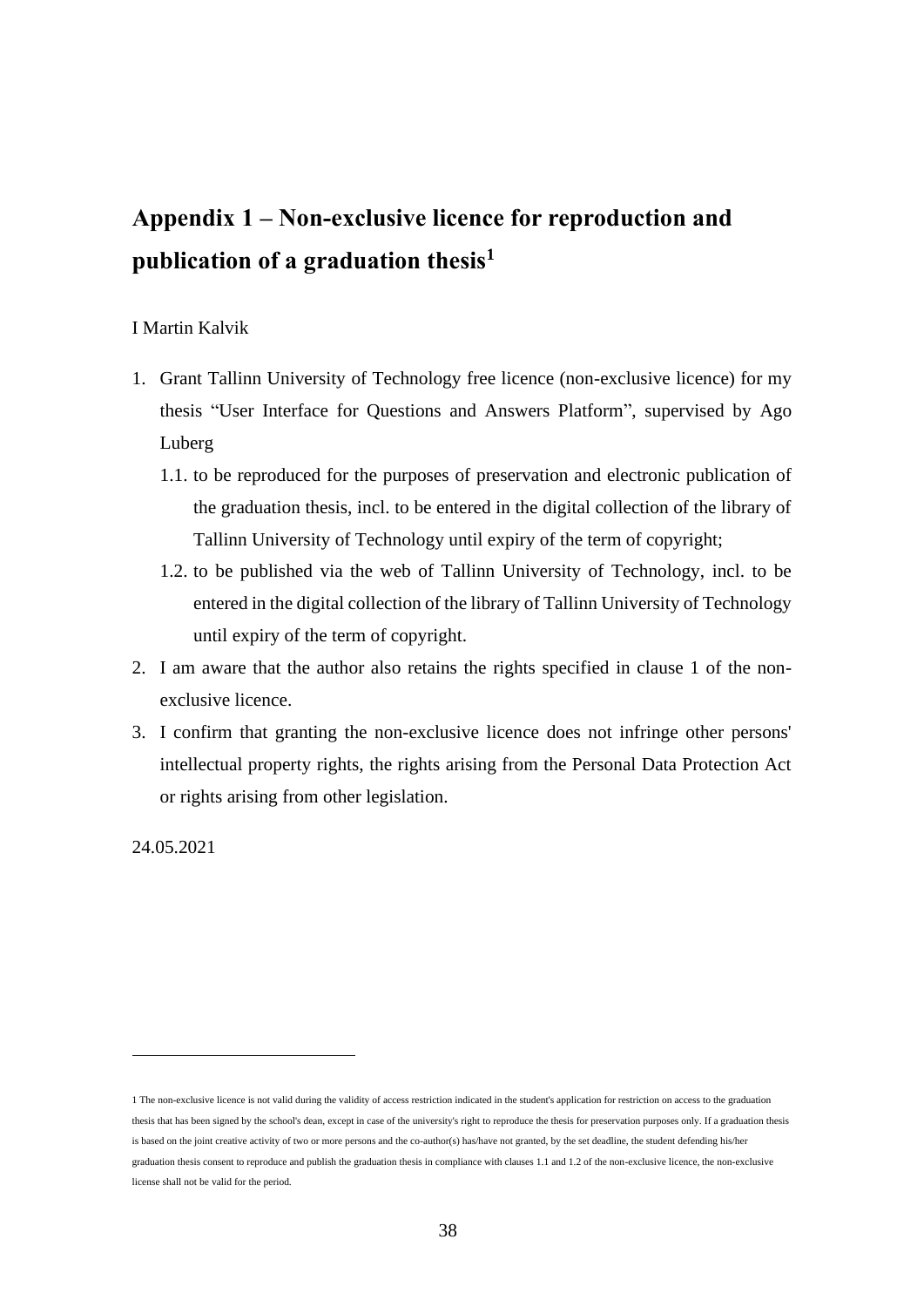<span id="page-38-0"></span>

|  |  | Appendix 2 – List of the used back-end API endpoints |  |  |
|--|--|------------------------------------------------------|--|--|
|--|--|------------------------------------------------------|--|--|

| <b>HTTP</b> verb | API endpoint, root URL: api.dev.keibify.com | <b>Description</b>      |
|------------------|---------------------------------------------|-------------------------|
| <b>GET</b>       | /v1/user/self                               | Current user details    |
|                  |                                             | with permissions        |
| <b>POST</b>      | /v1/content/vote/item/:id                   | Add a vote to an item   |
| <b>POST</b>      | /v1/content/qa                              | Create a question       |
| <b>GET</b>       | $/v1$ /shard                                | Get list of all shards  |
| <b>POST</b>      | $/v1$ /search                               | Search for a question   |
|                  |                                             | from specific shards,   |
|                  |                                             | can include sub-shards  |
| <b>GET</b>       | /v1/content/qa/:id                          | Get question details,   |
|                  |                                             | includes answers and    |
|                  |                                             | comments                |
| <b>POST</b>      | /v1/shard                                   | Create a new shard      |
| <b>DELETE</b>    | /v1/favourite/shard/:id                     | Remove shard from       |
|                  |                                             | favourites              |
| <b>POST</b>      | /v1/favourite/shard                         | Add shard to favourites |
| <b>DELETE</b>    | /v1/shard/:id                               | Delete shard            |
| <b>PUT</b>       | /v1/shard/:id                               | Edit shard              |
| <b>POST</b>      | /v1/content/qa/:id/accept                   | Accept an answer        |